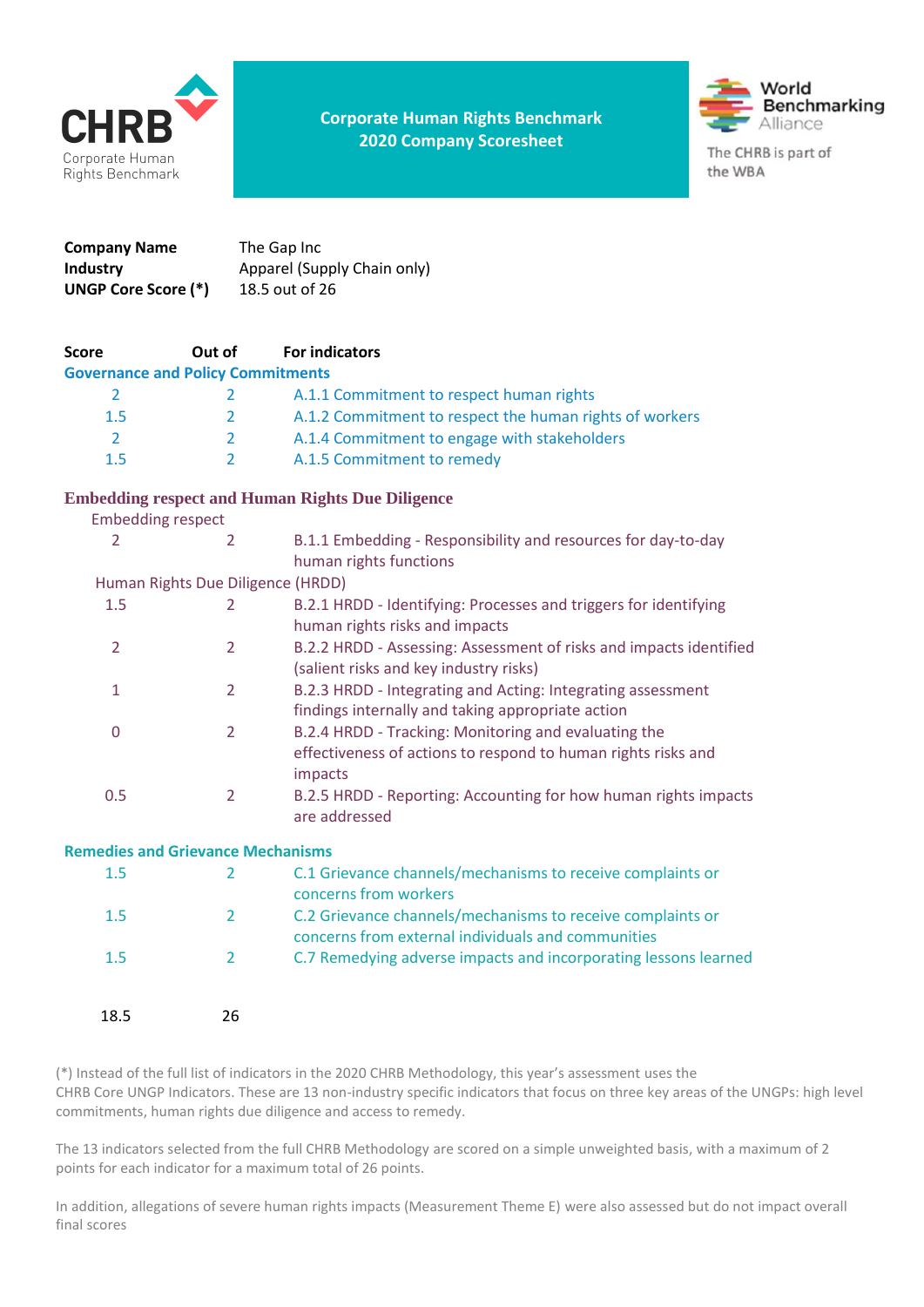Please note that the "Not met" labels in the Explanation boxes below do not necessarily mean that the company does not meet the requirements as they are described in the bullet point short text. Rather, it means that the analysts could not find information *in public sources* that met the requirements *as described in full* in the CHRB 2020 Methodology document. For example, a "Not met" under "General HRs Commitment", which is the first bullet point for indicator A.1.1, does not necessarily mean that the company does not have a general commitment to human rights. Rather, it means that the CHRB could not identify a public statement of policy in which the company commits to respecting human rights.

### **Detailed assessment**

|                       | <b>Governance and Policies</b>                             |                  |                                                                                                                                                                                                                                                                                                                                                                                                                                                                                                                                                                                                                                                                                                                                                                                                                                                                                                                                                                                                                                                                                                                                                                                                                                                                                                                                                                                                                                                                                                                                                                                                                                                                                                                                                                                                                                                                                                                                                                                                                                                                                                                                                                                                                                                                                                                                                                                                                                                                                                                                                                                                                                                                                                                                                                                                                                                                                                        |  |
|-----------------------|------------------------------------------------------------|------------------|--------------------------------------------------------------------------------------------------------------------------------------------------------------------------------------------------------------------------------------------------------------------------------------------------------------------------------------------------------------------------------------------------------------------------------------------------------------------------------------------------------------------------------------------------------------------------------------------------------------------------------------------------------------------------------------------------------------------------------------------------------------------------------------------------------------------------------------------------------------------------------------------------------------------------------------------------------------------------------------------------------------------------------------------------------------------------------------------------------------------------------------------------------------------------------------------------------------------------------------------------------------------------------------------------------------------------------------------------------------------------------------------------------------------------------------------------------------------------------------------------------------------------------------------------------------------------------------------------------------------------------------------------------------------------------------------------------------------------------------------------------------------------------------------------------------------------------------------------------------------------------------------------------------------------------------------------------------------------------------------------------------------------------------------------------------------------------------------------------------------------------------------------------------------------------------------------------------------------------------------------------------------------------------------------------------------------------------------------------------------------------------------------------------------------------------------------------------------------------------------------------------------------------------------------------------------------------------------------------------------------------------------------------------------------------------------------------------------------------------------------------------------------------------------------------------------------------------------------------------------------------------------------------|--|
| <b>Indicator Code</b> | Indicator name                                             | Score (out of 2) | <b>Explanation</b>                                                                                                                                                                                                                                                                                                                                                                                                                                                                                                                                                                                                                                                                                                                                                                                                                                                                                                                                                                                                                                                                                                                                                                                                                                                                                                                                                                                                                                                                                                                                                                                                                                                                                                                                                                                                                                                                                                                                                                                                                                                                                                                                                                                                                                                                                                                                                                                                                                                                                                                                                                                                                                                                                                                                                                                                                                                                                     |  |
| A.1.1                 | Commitment to<br>respect human<br>rights                   | $\overline{2}$   | The individual elements of the assessment are met or not as follows:<br>Score 1<br>. Met: General HRs commitment: In its Human Rights Policy the Company states:<br>'We are committed to respecting all human rights, as articulated in the Universal<br>Declaration of Human Rights, the International Covenant on Civil and Political<br>Rights, the International Covenant on Economic, Social and Cultural Rights, and the<br>International Labour Organization's (ILO) Declaration on Fundamental Principles<br>and Rights at Work. We expect our business partners, including suppliers, to adopt<br>and adhere to similar values.' In addition to this, the Company website indicates:<br>'We support the principles contained withinthe UN Global Compact; the OECD<br>Guidelines for Multinational Enterprises'. [Human Rights Policy, June 2020 Update,<br>06/2020: gapincsustainability.com]<br>• Met: UNGC principles 1 & 2: See above<br>• Met: UDHR: See above<br>Score 2<br>· Met: OECD: See above                                                                                                                                                                                                                                                                                                                                                                                                                                                                                                                                                                                                                                                                                                                                                                                                                                                                                                                                                                                                                                                                                                                                                                                                                                                                                                                                                                                                                                                                                                                                                                                                                                                                                                                                                                                                                                                                                      |  |
| A.1.2                 | Commitment to<br>respect the<br>human rights of<br>workers | 1.5              | The individual elements of the assessment are met or not as follows:<br>Score 1<br>. Met: ILO Core: In its Human Rights Policy the Company states: 'We are committed<br>to respecting all human rights, as articulated in the Universal Declaration of Human<br>Rights [] and the International Labour Organization's (ILO) Declaration on<br>Fundamental Principles and Rights at Work.' In addition to this, the Company<br>website indicates: 'We are proud to support the principles outlined in the Universal<br>Declaration of Human Rights (UDHR), the UN Global Compact, the OECD Guidelines<br>for Multinational Enterprises and the ILO's core conventions.' [Human Rights Policy,<br>June 2020 Update, 06/2020: gapincsustainability.com & Respecting human rights<br>2020 update, N/A: gapincsustainability.com]<br>• Met: UNGC principles 3-6: The Company's website indicates: 'We are proud to<br>support the principles outlined in the Universal Declaration of Human Rights<br>(UDHR), the UN Global Compact, the OECD Guidelines for Multinational Enterprises<br>and the ILO's core conventions.' [Respecting human rights 2020 update, N/A:<br>gapincsustainability.com]<br>. Met: Explicitly list ALL four ILO for AP suppliers: In its Human Rights Policy the<br>Company states: 'We are committed to respecting all human rights, as articulated<br>in the Universal Declaration of Human Rights [] and the International Labour<br>Organization's (ILO) Declaration on Fundamental Principles and Rights at Work. We<br>expect our business partners, including suppliers, to adopt and adhere to similar<br>values.' Moreover in its Code of Vendor Conduct, which sets forth the basic<br>requirements that all facilities must meet in order to do business with Gap Inc., the<br>Company indicates: 'This Code is based on internationally accepted labour<br>standards and guidance, including the International Labour Organization (ILO)'s<br>core conventions'. With respect freedom of association and collective bargaining,<br>the COVC indicates: 'The facility shall recognize that workers are free to join<br>associations of their own choosing. The facility shall not interfere with workers who<br>wish to lawfully and peacefully associate, organize, or bargain collectively. The<br>facility shall support that the decision whether or not to do so shall be made solely<br>by the workers. The facility shall ensure that workers are free to choose whether or<br>not to lawfully organize and join associations. If freedom of association and/or<br>collective bargaining are restricted by law, workers shall be free to develop parallel<br>means for independent and free association and collective bargaining.' [Human<br>Rights Policy, June 2020 Update, 06/2020: gapincsustainability.com & Code of<br>Vendor Conduct, 2016: gapinc.com] |  |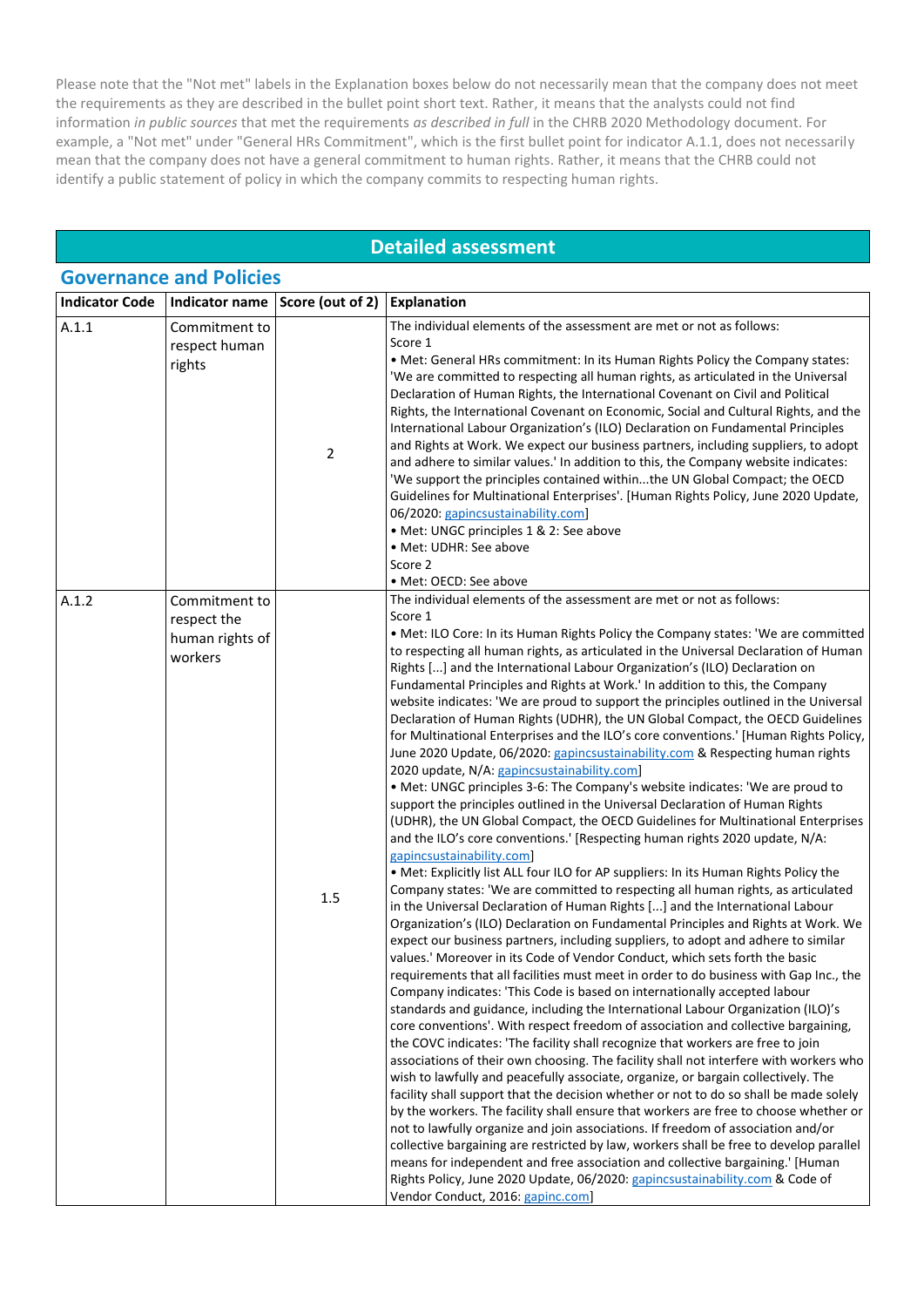| <b>Indicator Code</b> | Indicator name Score (out of 2)              |                | <b>Explanation</b>                                                                                                                                                                                                                                                                                                                                                                                                                                                                                                                                                                                                                                                                                                                                                                                                                                                                                                                                                                                                                                                                                                                                                                                                                                                                                                                                                                                                                                                                                                                                                                                                                                                                                                                                                                                                                                                                                                                              |
|-----------------------|----------------------------------------------|----------------|-------------------------------------------------------------------------------------------------------------------------------------------------------------------------------------------------------------------------------------------------------------------------------------------------------------------------------------------------------------------------------------------------------------------------------------------------------------------------------------------------------------------------------------------------------------------------------------------------------------------------------------------------------------------------------------------------------------------------------------------------------------------------------------------------------------------------------------------------------------------------------------------------------------------------------------------------------------------------------------------------------------------------------------------------------------------------------------------------------------------------------------------------------------------------------------------------------------------------------------------------------------------------------------------------------------------------------------------------------------------------------------------------------------------------------------------------------------------------------------------------------------------------------------------------------------------------------------------------------------------------------------------------------------------------------------------------------------------------------------------------------------------------------------------------------------------------------------------------------------------------------------------------------------------------------------------------|
|                       |                                              |                | Score 2<br>. Met: Explicit commitment to All four ILO Core: In the section Respecting Human<br>Rights on the Company's website there are different links where it describe its<br>policies and approaches to ensuring respect for human rights, treating the<br>following themes: Child labour, forced labour, discrimination, freedom of<br>associations (which include collective bargaining). With respect freedom of<br>association and collective bargaining, the Company indicates: 'We understand that<br>workers' opportunities to voice their concerns often depends on other factors,<br>including good relations with management and the support of other workers or a<br>trusted intermediary. We support the rights of workers and employees to freedom<br>of association and collective bargaining through our Human Rights Policy and Code<br>of Vendor Conduct.' [Respecting human rights 2020 update, N/A:<br>gapincsustainability.com]<br>• Met: Respect H&S of workers: In its Code of Business Conduct the Company<br>indicates: 'We are committed to providing a safe and healthy working environment<br>for employees,<br>customers, contractors and vendor' [Code of Business Conduct Updated January<br>2019, 01/2019: gapinc.com]<br>• Met: H&S applies to AP suppliers: In its Code of Vendor Conducts the Company                                                                                                                                                                                                                                                                                                                                                                                                                                                                                                                                                                                                    |
|                       |                                              |                | states that "The facility shall comply with all applicable laws and regulations<br>regarding working conditions and shall provide workers with a safe and healthy<br>environment." [Code of Vendor Conduct, 2016: gapinc.com]<br>. Not met: working hours for workers: The Company indicates in its website<br>'Benefits, Scheduling + Safety' that its 'workplace culture and benefits are designed<br>to meet the professional and personal needs of our employees and their families.<br>For retail employees in particular, we improved wages and scheduling practices so<br>that the people who work in our stores experience greater stability and flexibility.'<br>However, CHRB could not find an specific commitment about ILO convention on<br>labour standards on working hours for the Company's workers, or details<br>requirements on maximum regular working hours, maximum regular working hours<br>including overtime and resting periods. [Benefits, Scheduling and Safety, N/A:<br>gapincsustainability.com]<br>. Not met: Working hours for AP suppliers: In its Code of Vendor Conducts the<br>Company states that "The facility shall set working hours in compliance with all<br>applicable laws. [] The facility shall comply with all applicable laws, regulations,<br>and industry standards on working hours. The maximum allowable working hours<br>in any week shall be the lesser of a) what is permitted by national law or b) a total<br>of 60 hours of work in any consecutive 7-day period. Although no direct evidence<br>found in relation to normal week hours, it states that 'facility shall ensure that<br>overtime hours not exceed legal limits or 12 hours in a week, whichever is lesser'.<br>However, no requirement for a maximum of 48 regularly scheduled hours could be<br>found. [Code of Vendor Conduct, 2016: gapinc.com]                                                                   |
| A.1.4                 | Commitment to<br>engage with<br>stakeholders | $\overline{2}$ | The individual elements of the assessment are met or not as follows:<br>Score 1<br>. Met: Commits to stakeholder engagement: In its Human Rights Policy: 'We are<br>committed to conducting ongoing human rights due diligence and to engage with<br>our key stakeholders around the world to continue to improve our approach.' And<br>in its Global Sustainability Report 2017 it indicates: 'We have many key<br>stakeholders: the people who make our clothes, our customers, suppliers and<br>factories, employees, unions, governments, multilateral institutions, NGOs,<br>industry associations, investors, communities and others.' [Human Rights Policy,<br>June 2020 Update, 06/2020: gapincsustainability.com & 2017 Global Sustainability<br>report, 11/2018: ttps://gapincsustainability.com unidad\CHRB\CHRB Research<br>2019\Old companies list of Disclosure - Easy format.docx#<br>1,10478,10565,0,,gapincsustainabilit]<br>• Met: Regular stakeholder engagement: In its Global Sustainability Report 2017<br>there are some example for its latest collaborations with some of these<br>stakeholders. For instance, the Workforce engagement program: 'We launched this<br>program in collaboration with Verité in 2015 to measure and improve the degree to<br>which garment workers feel valued and engaged at work. This program gives<br>workers an opportunity to provide anonymous feedback on key topics, such as<br>supervisor relationships, grievance mechanisms, and training and development<br>opportunities.' [2017 Global Sustainability report, 11/2018:<br>ttps://gapincsustainability.com unidad\CHRB\CHRB Research 2019\Old companies<br>list of Disclosure - Easy format.docx# 1,10478,10565,0,,gapincsustainabilit]<br>Score 2<br>• Met: Commits to engage stakeholders in design: See above [Human Rights Policy,<br>June 2020 Update, 06/2020: gapincsustainability.com & 2017 Global Sustainability |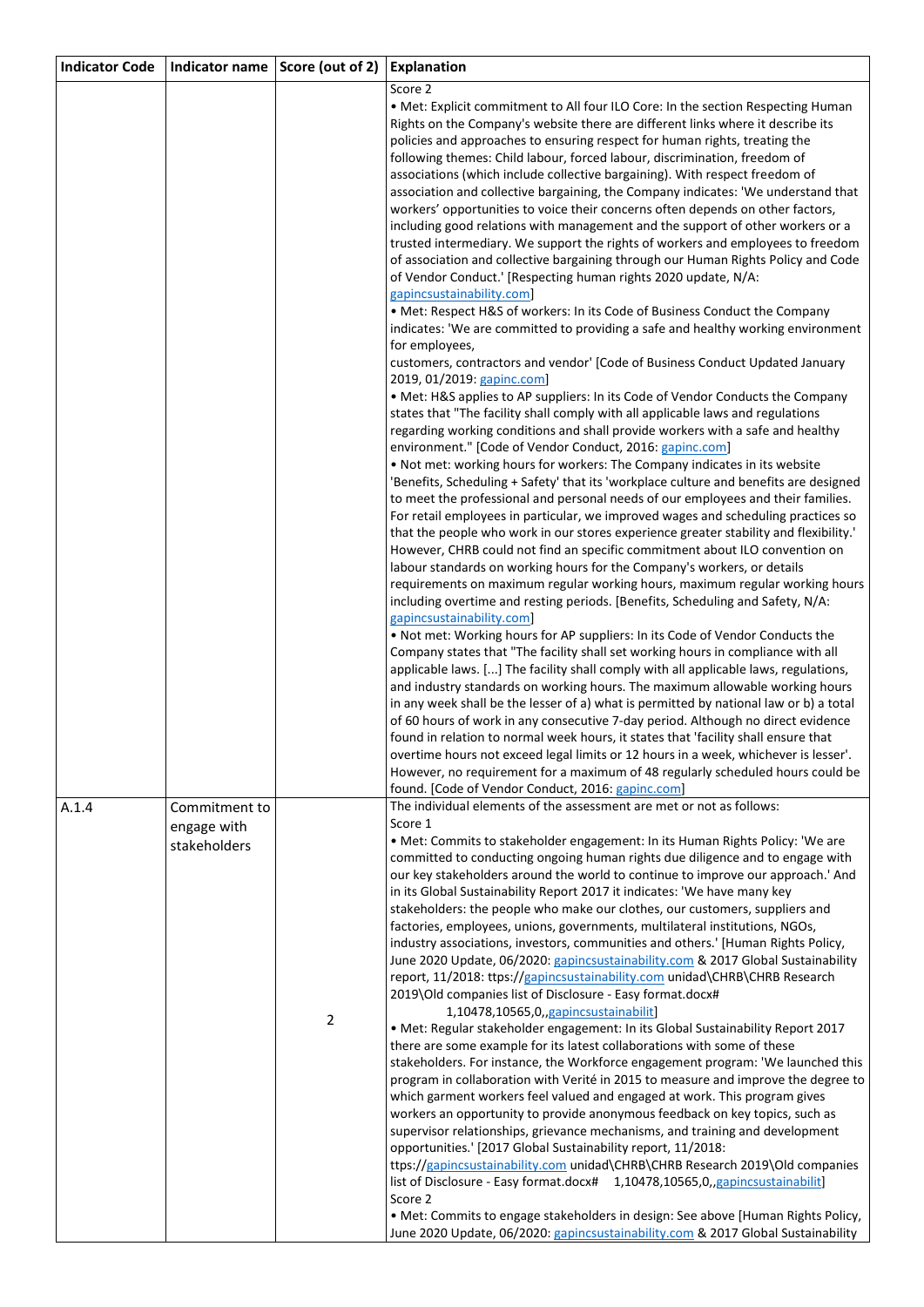| <b>Indicator Code</b> |                         | Indicator name Score (out of 2) | <b>Explanation</b>                                                                                                                                                                                                                                                                                                                                                                                                                                                                                                                                                                                                                                                                                                                                                                                                                                                                                                                                                                                                                                                                                                                                                                                                                                                                                                                                                                                                                                                                                                                                                                                                                                                                                                                                                                                                                                                                                                                                                                                                                                                |
|-----------------------|-------------------------|---------------------------------|-------------------------------------------------------------------------------------------------------------------------------------------------------------------------------------------------------------------------------------------------------------------------------------------------------------------------------------------------------------------------------------------------------------------------------------------------------------------------------------------------------------------------------------------------------------------------------------------------------------------------------------------------------------------------------------------------------------------------------------------------------------------------------------------------------------------------------------------------------------------------------------------------------------------------------------------------------------------------------------------------------------------------------------------------------------------------------------------------------------------------------------------------------------------------------------------------------------------------------------------------------------------------------------------------------------------------------------------------------------------------------------------------------------------------------------------------------------------------------------------------------------------------------------------------------------------------------------------------------------------------------------------------------------------------------------------------------------------------------------------------------------------------------------------------------------------------------------------------------------------------------------------------------------------------------------------------------------------------------------------------------------------------------------------------------------------|
|                       |                         |                                 | report, 11/2018: ttps://gapincsustainability.com unidad\CHRB\CHRB Research<br>2019\Old companies list of Disclosure - Easy format.docx#<br>1,10478,10565,0,,gapincsustainabilit]                                                                                                                                                                                                                                                                                                                                                                                                                                                                                                                                                                                                                                                                                                                                                                                                                                                                                                                                                                                                                                                                                                                                                                                                                                                                                                                                                                                                                                                                                                                                                                                                                                                                                                                                                                                                                                                                                  |
| A.1.5                 | Commitment to<br>remedy | 1.5                             | The individual elements of the assessment are met or not as follows:<br>Score 1<br>. Met: Commits to remedy: In its Human Rights Policy the Company states:<br>'Through proactive due diligence aligned with the UN Guiding Principles on<br>Business and Human Rights we seek to avoid adverse human rights impacts and<br>complicity in the adverse impacts caused by others. We are committed to providing<br>access to effective remedy in the event that we cause or contribute to an adverse<br>impact'. [Human Rights Policy, June 2020 Update, 06/2020:<br>gapincsustainability.com]<br>Score 2<br>. Not met: Not obstructing access to other remedies: See above. However, no<br>evidence found of statement com commitment to not obstructing access to other<br>remedies. [Human Rights Policy, June 2020 Update, 06/2020:<br>gapincsustainability.com]<br>. Not met: Collaborating with other remedy initiatives: See above. The Company<br>discloses in its 2018 Sustainability Report that 'In partnership with our suppliers,<br>NGOs, multilateral organizations and other stakeholders, we're establishing<br>initiatives that are multifaceted and focus on a range of interventions: improving<br>worker and management relations, innovating how we assess and improve working<br>conditions, and using technology to directly engage with and respond to workers'<br>needs.' However, no evidence found regarding collaboration with initiatives that<br>provide access to remedy. [Human Rights Policy, June 2020 Update, 06/2020:<br>gapincsustainability.com & 2018 Global Sustainability Report, 08/2019:<br>gapincsustainability.com]<br>• Met: Work with AP suppliers to remedy impacts: In its Human Rights Policy, the<br>Company states: 'We recognize our responsibility to engage with our business<br>partners to address and remedy adverse impacts and seek to build their capacity to<br>respect human rights through training and engagement'. [Human Rights Policy,<br>June 2020 Update, 06/2020: gapincsustainability.com] |

# **Embedding Respect and Human Rights Due Diligence**

| <b>Indicator Code</b> | Indicator name                                                                 | Score (out of 2) | Explanation                                                                                                                                                                                                                                                                                                                                                                                                                                                                                                                                                                                                                                                                                                                                                                                                                                                                                                                                                                                                                                                                                                                                                                                                                                                                                                                                                                                                                                                                                                                                                                                                                   |
|-----------------------|--------------------------------------------------------------------------------|------------------|-------------------------------------------------------------------------------------------------------------------------------------------------------------------------------------------------------------------------------------------------------------------------------------------------------------------------------------------------------------------------------------------------------------------------------------------------------------------------------------------------------------------------------------------------------------------------------------------------------------------------------------------------------------------------------------------------------------------------------------------------------------------------------------------------------------------------------------------------------------------------------------------------------------------------------------------------------------------------------------------------------------------------------------------------------------------------------------------------------------------------------------------------------------------------------------------------------------------------------------------------------------------------------------------------------------------------------------------------------------------------------------------------------------------------------------------------------------------------------------------------------------------------------------------------------------------------------------------------------------------------------|
| B.1.1                 | Responsibility<br>and resources<br>for day-to-day<br>human rights<br>functions | 2                | The individual elements of the assessment are met or not as follows:<br>Score 1<br>• Met: Commits to ILO core conventions: See indicator A.1.2. The Company is<br>signatory to the UN Global Compact.<br>• Met: Senior responsibility for HR: In its Human Rights Policy the Company states:<br>'executive oversight and responsibility for the implementation of this policy rests<br>with our Chief Legal, Compliance and Sustainability Officer'. [Human Rights Policy,<br>June 2020 Update, 06/2020: gapincsustainability.com]<br>Score 2<br>• Met: Day-to-day responsibility: in the Company submission to Know The Chain<br>2016 the Company describes how resources and responsibilities are allocated: 'The<br>Global Sustainability team is responsible for the implementation of policies and<br>standards. Assessment & remediation specialist assess and validate that suppliers<br>are meeting the code of vendor conduct. The team is led by the Senior Director of<br>the Supplier Sustainability Team, who reports to the VP of Global Sustainability.<br>This disclosure is from 2016 and no equivalent information has been found for the<br>last three reporting years. To alleviate the reporting burden for companies during<br>the Covid-19 crisis, the CHRB will (on an exceptional basis) relax the three-year<br>timeframe and include information from 2016 in the 2020 assessment. [Submission]<br>to KnowtheChain 2016, 2016: business-humanrights.org<br>• Met: Day-to-day responsibility for AP in supply chain: See above [Submission to<br>KnowtheChain 2016, 2016: business-humanrights.org] |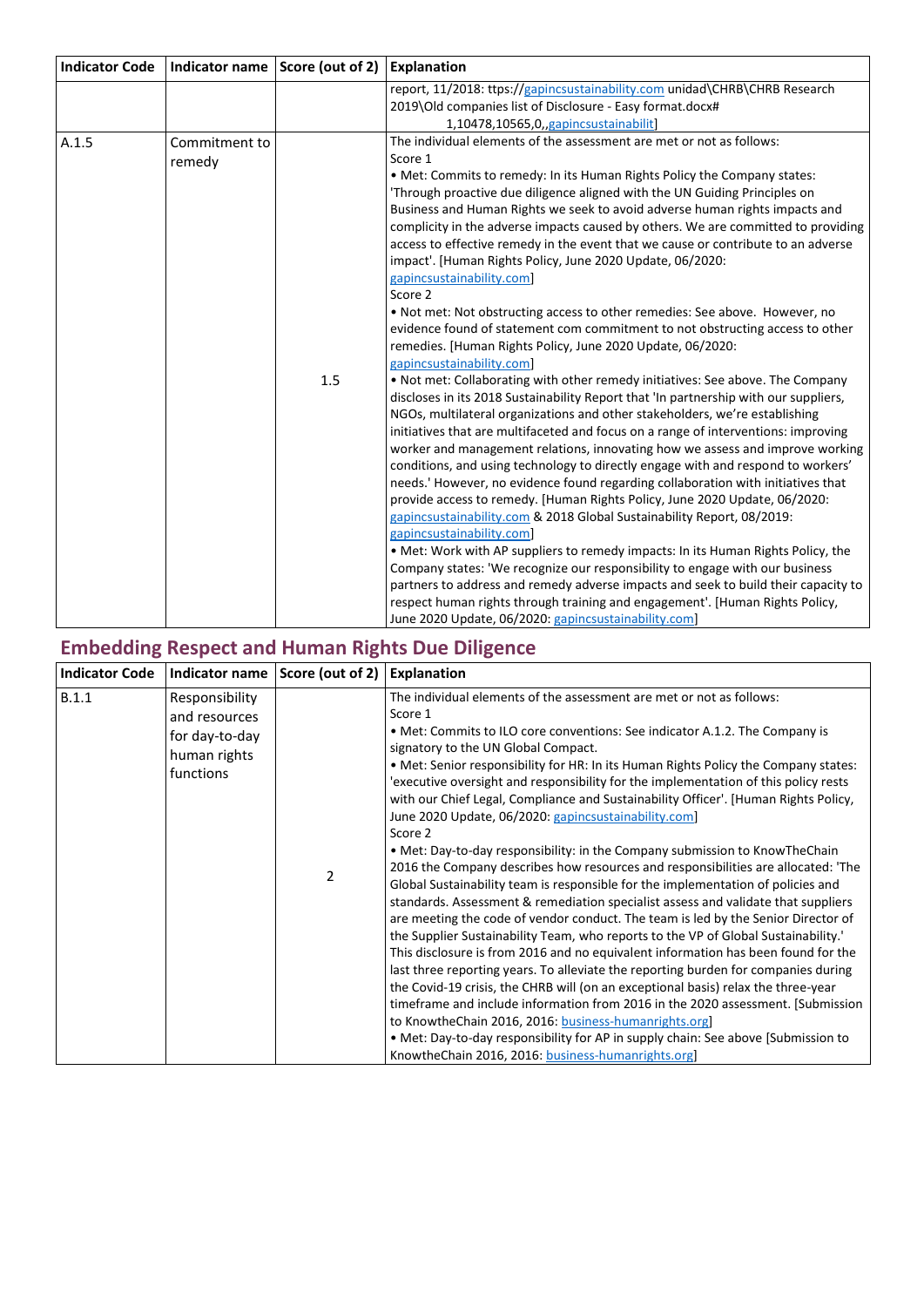| <b>Indicator Code</b> | Indicator name  | Score (out of 2) | <b>Explanation</b>                                                                                                                                                             |
|-----------------------|-----------------|------------------|--------------------------------------------------------------------------------------------------------------------------------------------------------------------------------|
| B.2.1                 | Identifying:    |                  | The individual elements of the assessment are met or not as follows:                                                                                                           |
|                       | Processes and   |                  | Score 1                                                                                                                                                                        |
|                       | triggers for    |                  | • Met: Identifying risks in own operations: On its Global Sustainability Report 2017                                                                                           |
|                       | identifying     |                  | the Company states: 'Our Global Sustainability team works with business partners<br>and experts to assess the importance of potential social and environmental risks           |
|                       | human rights    |                  | and opportunities for our business and external stakeholders, including suppliers                                                                                              |
|                       | risks and       |                  | and the people who make our products. [] For these materiality and other risk                                                                                                  |
|                       | impacts         |                  | assessments, we consider such factors as the magnitude, likelihood and time                                                                                                    |
|                       |                 |                  | horizon of potential impacts on our business and stakeholders'. [2017 Global                                                                                                   |
|                       |                 |                  | Sustainability report, 11/2018: ttps://gapincsustainability.com unidad\CHRB\CHRB                                                                                               |
|                       |                 |                  | Research 2019\Old companies list of Disclosure - Easy format.docx#                                                                                                             |
|                       |                 |                  | 1,10478,10565,0,,gapincsustainabilit]                                                                                                                                          |
|                       |                 |                  | • Met: Identifying risks in AP suppliers: See above [2017 Global Sustainability<br>report, 11/2018: ttps://gapincsustainability.com unidad\CHRB\CHRB Research                  |
|                       |                 |                  | 2019\Old companies list of Disclosure - Easy format.docx#                                                                                                                      |
|                       |                 |                  | 1,10478,10565,0,,gapincsustainabilit]                                                                                                                                          |
|                       |                 |                  | Score 2                                                                                                                                                                        |
|                       |                 |                  | • Met: Ongoing global risk identification: See above [2017 Global Sustainability                                                                                               |
|                       |                 |                  | report, 11/2018: ttps://gapincsustainability.com unidad\CHRB\CHRB Research                                                                                                     |
|                       |                 |                  | 2019\Old companies list of Disclosure - Easy format.docx#<br>1,10478,10565,0,,gapincsustainabilit]                                                                             |
|                       |                 |                  | . Met: In consultation with stakeholders: As indicated above, the Company 'works                                                                                               |
|                       |                 | $1.5\,$          | with business partners' to assess the importance of potential impacts. [2017 Global                                                                                            |
|                       |                 |                  | Sustainability report, 11/2018: ttps://gapincsustainability.com unidad\CHRB\CHRB                                                                                               |
|                       |                 |                  | Research 2019\Old companies list of Disclosure - Easy format.docx#                                                                                                             |
|                       |                 |                  | 1,10478,10565,0,,gapincsustainabilit]                                                                                                                                          |
|                       |                 |                  | . Not met: In consultation with HR experts: The Company indicates that it works                                                                                                |
|                       |                 |                  | with experts to assess risks and impacts. In it Statement on XUAR, it discloses that it<br>is 'taking steps to better understand how our global supply chain may be indirectly |
|                       |                 |                  | impacted, including working with our suppliers and actively engaging with industry                                                                                             |
|                       |                 |                  | trade groups, expert stakeholders, and other partners to learn more and advance                                                                                                |
|                       |                 |                  | our shared commitment to respecting human rights.' Additionally, the Company                                                                                                   |
|                       |                 |                  | lists the organisations with which it partners. However, no evidence of consultation                                                                                           |
|                       |                 |                  | with human rights experts to identify risks could be found. [2017 Global                                                                                                       |
|                       |                 |                  | Sustainability report, 11/2018: ttps://gapincsustainability.com unidad\CHRB\CHRB<br>Research 2019\Old companies list of Disclosure - Easy format.docx#                         |
|                       |                 |                  | 1,10478,10565,0, gapincsustainabilit & Statement on XUAR, N/A:                                                                                                                 |
|                       |                 |                  | gapincsustainability.com]                                                                                                                                                      |
|                       |                 |                  | . Not met: Triggered by new circumstances: The Company indicates on its                                                                                                        |
|                       |                 |                  | Submission 2016 to Know the Chain that it has a country risk assessment process to                                                                                             |
|                       |                 |                  | evaluate the overall risk level and specific risks in its key sourcing countries:                                                                                              |
|                       |                 |                  | 'Through this country risk assessment, we are able to identify the most salient<br>human rights risks in our key sourcing countries and to develop country-specific            |
|                       |                 |                  | strategies to address them. However, not clear what triggers the system.                                                                                                       |
|                       |                 |                  | [Submission to KnowtheChain 2016, 2016: business-humanrights.org]                                                                                                              |
| B.2.2                 | Assessing:      |                  | The individual elements of the assessment are met or not as follows:                                                                                                           |
|                       | Assessment of   |                  | Score 1                                                                                                                                                                        |
|                       | risks and       |                  | • Met: Salient risk assessment (and context): On its website section 'Managing                                                                                                 |
|                       | impacts         |                  | Risks', the Company indicates that its Internal Audit team 'prioritizes risks based on<br>the likelihood and severity of their potential impact on meeting the company's       |
|                       | identified      |                  | strategic initiatives and maintaining business operations. We then monitor these                                                                                               |
|                       | (salient risks  |                  | areas for trends. Our executive leadership team and the Board review and sign off                                                                                              |
|                       | and key         |                  | on enterprise risk assessments. In addition, our Global Sustainability team works                                                                                              |
|                       | industry risks) |                  | with business partners and experts to assess the importance of potential social and                                                                                            |
|                       |                 |                  | environmental risks and opportunities to our business and external stakeholders,                                                                                               |
|                       |                 | $\overline{2}$   | including suppliers and the people who make our products. []. The team uses<br>tools to help prioritize risks and opportunities, including a sustainability materiality        |
|                       |                 |                  | assessment, assessment of representative products and a stakeholder engagement                                                                                                 |
|                       |                 |                  | process. For these materiality and other risk assessments, we consider such factors                                                                                            |
|                       |                 |                  | as the magnitude, likelihood and time horizon of potential impacts on our business                                                                                             |
|                       |                 |                  | and stakeholders.' [Managing risks, N/A: gapincsustainability.com]                                                                                                             |
|                       |                 |                  | . Met: Public disclosure of salient risks: The Company discloses its key human rights                                                                                          |
|                       |                 |                  | on its website section 'Respecting Human Rights' which are: Child labour and young<br>workers; discrimination and harassment; wages & benefits; Fire & building safety;        |
|                       |                 |                  | Grievance mechanisms; Human trafficking and Forced labour; working hours;                                                                                                      |
|                       |                 |                  | human treatment; freedom of association; Foreign Contract Workers and                                                                                                          |
|                       |                 |                  | Recruitment; Short-Term Contracts and Unauthorized Subcontracting. [Respecting                                                                                                 |
|                       |                 |                  | human rights 2020 update, N/A: gapincsustainability.com]                                                                                                                       |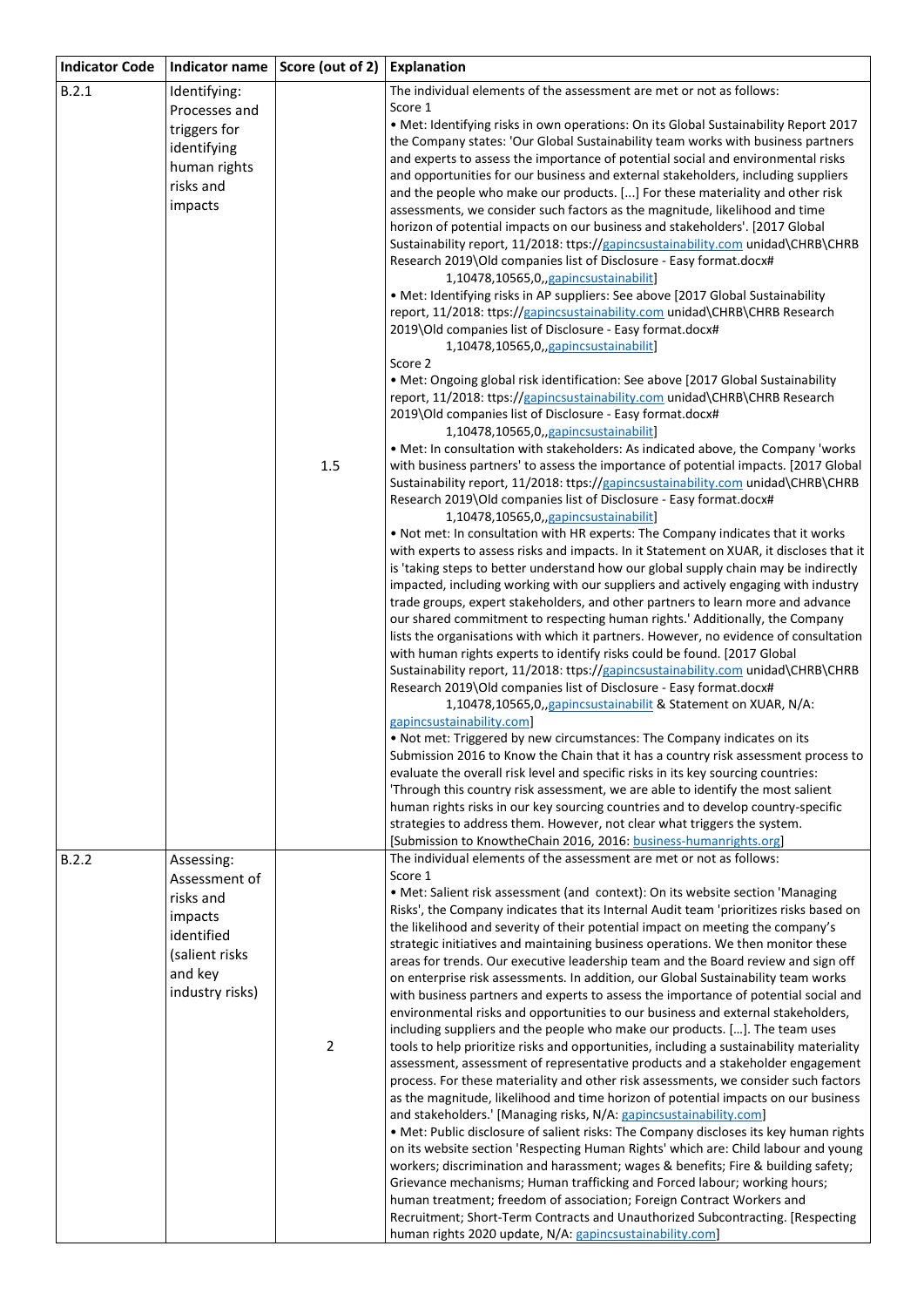| <b>Indicator Code</b> |                          | Indicator name Score (out of 2) Explanation |                                                                                                                                                                        |
|-----------------------|--------------------------|---------------------------------------------|------------------------------------------------------------------------------------------------------------------------------------------------------------------------|
|                       |                          |                                             | Score 2                                                                                                                                                                |
|                       |                          |                                             | • Met: Both requirements under score 1 met                                                                                                                             |
| B.2.3                 | Integrating and          |                                             | The individual elements of the assessment are met or not as follows:<br>Score 1                                                                                        |
|                       | Acting:                  |                                             | . Not met: Action Plans to mitigate risks: In its Human Rights Policy, the Company                                                                                     |
|                       | Integrating              |                                             | states: 'Gap Inc's COBC hotline is made available for employees to raise concerns                                                                                      |
|                       | assessment               |                                             | about potential violations of our Code of Business Conduct. Any concerns are                                                                                           |
|                       | findings                 |                                             | addressed using a robust internal process, and we regularly update our policies and                                                                                    |
|                       | internally and<br>taking |                                             | practices based on our findings. At the factory level, we support worker                                                                                               |
|                       | appropriate              |                                             | committees where grievances can be expressed, and we check that they are                                                                                               |
|                       | action                   |                                             | present through our Supplier Sustainability assessment program'. In addition, the<br>Company includes on its website section 'Respecting Human Rights' different links |
|                       |                          |                                             | to each of its human rights issues, were there is information about some actions it                                                                                    |
|                       |                          |                                             | is implementing. However, further information describing a global system or an                                                                                         |
|                       |                          |                                             | Action Plan which summarizes its actions to prevent, mitigate or remediate each                                                                                        |
|                       |                          |                                             | salient risks is needed to meet this subindicator. [Human Rights Policy, June 2020                                                                                     |
|                       |                          |                                             | Update, 06/2020: gapincsustainability.com & Respecting human rights 2020                                                                                               |
|                       |                          |                                             | update, N/A: gapincsustainability.com]                                                                                                                                 |
|                       |                          |                                             | . Not met: Including in AP supply chain: The Company provides a description of a<br>system to improve the supplier compliance, by eliminating red-rated suppliers      |
|                       |                          |                                             | (those who need improvement on one or more serious compliance issue) from its                                                                                          |
|                       |                          |                                             | supply chain. The Company discloses the following: 'In 2017, Gap Inc. set a goal to                                                                                    |
|                       |                          |                                             | not work with any red-rated facilities by 2020. We have made significant strides                                                                                       |
|                       |                          |                                             | toward this goal, moving from 16 percent red-rated facilities in 2016 to less than 2                                                                                   |
|                       |                          |                                             | percent by the end of fiscal 2018. By integrating this work more deeply into our                                                                                       |
|                       |                          |                                             | sourcing decisions and concentrating our business with preferred vendors, we were<br>able to increase our investment to help facilities close out COVC violations in a |
|                       |                          |                                             | sustainable, responsible way. In addition to a dedicated Supplier Sustainability                                                                                       |
|                       |                          |                                             | team that engages directly with facilities on these issues and targets, we train                                                                                       |
|                       |                          |                                             | global sourcing employees on human rights policies and procedures, building                                                                                            |
|                       |                          |                                             | company-wide awareness on COVC requirements, and collaborating internally to                                                                                           |
|                       |                          |                                             | manage vendor performance and drive sustained performance. Through training                                                                                            |
|                       |                          | $\mathbf{1}$                                | and education, we also work closely with key vendors to build their capacity for                                                                                       |
|                       |                          |                                             | continuous improvement and help them implement proactive measures that will<br>prevent COVC issues from arising in the first place. [] We also changed our             |
|                       |                          |                                             | approach to assessing red-rated facilities. Rather than waiting one year after our                                                                                     |
|                       |                          |                                             | full assessment to reassess red-rated facilities, we work with them to develop a                                                                                       |
|                       |                          |                                             | time-bound corrective action plan and evaluate them again at the end of the                                                                                            |
|                       |                          |                                             | agreed-upon time frame to determine whether they have successfully achieved the                                                                                        |
|                       |                          |                                             | required remediation. This approach allows us to work more closely with facility                                                                                       |
|                       |                          |                                             | management to ensure that they are making the necessary investments and<br>adjustments to their practices'. However, evidence seems to refer to compliance             |
|                       |                          |                                             | monitoring and corrective actions where these, or other gaps, are found. This                                                                                          |
|                       |                          |                                             | indicator looks for evidence of broad actions carried out to mitigate the risks that                                                                                   |
|                       |                          |                                             | the Company faces through the supply chain. Even if monitoring can be considered                                                                                       |
|                       |                          |                                             | and action, indicator looks for proactive measures carried out broadly to                                                                                              |
|                       |                          |                                             | prevent/mitigate potential violations. [2018 Global Sustainability Report, 08/2019:                                                                                    |
|                       |                          |                                             | gapincsustainability.com & Improving Supply Chain working conditions, N/A:<br>gapincsustainability.com]                                                                |
|                       |                          |                                             | . Met: Example of Actions decided: On its website the Company describes how it                                                                                         |
|                       |                          |                                             | has been working to face one of the most salient human rights issues: Human                                                                                            |
|                       |                          |                                             | Trafficking and Forced Labour: 'Risk mapping has identified, in addition to                                                                                            |
|                       |                          |                                             | Unauthorized Subcontracting and foreign contract workers, the particular risks that                                                                                    |
|                       |                          |                                             | refugee workers may face. For example, 'we know that certain countries from                                                                                            |
|                       |                          |                                             | which we source are absorbing Syrian refugees into their formal economies. We are<br>committed to partnering with a broad set of stakeholders to ensure that our       |
|                       |                          |                                             | vendors have the appropriate capabilities and infrastructure in place to ensure that                                                                                   |
|                       |                          |                                             | opportunities for employment and fair, decent working conditions are made                                                                                              |
|                       |                          |                                             | available to them. In Jordan, we are partnering with The World Bank on a project                                                                                       |
|                       |                          |                                             | emphasizing job readiness training and employment placement for Syrian                                                                                                 |
|                       |                          |                                             | refugees'. The Company provides examples of action taken in other locations such                                                                                       |
|                       |                          |                                             | as Turkey and India. [CA Transparency in Supply Chains Act / UK Modern Slavery<br>Act: gapinc.com]                                                                     |
|                       |                          |                                             | Score 2                                                                                                                                                                |
|                       |                          |                                             | . Not met: Both requirements under score 1 met                                                                                                                         |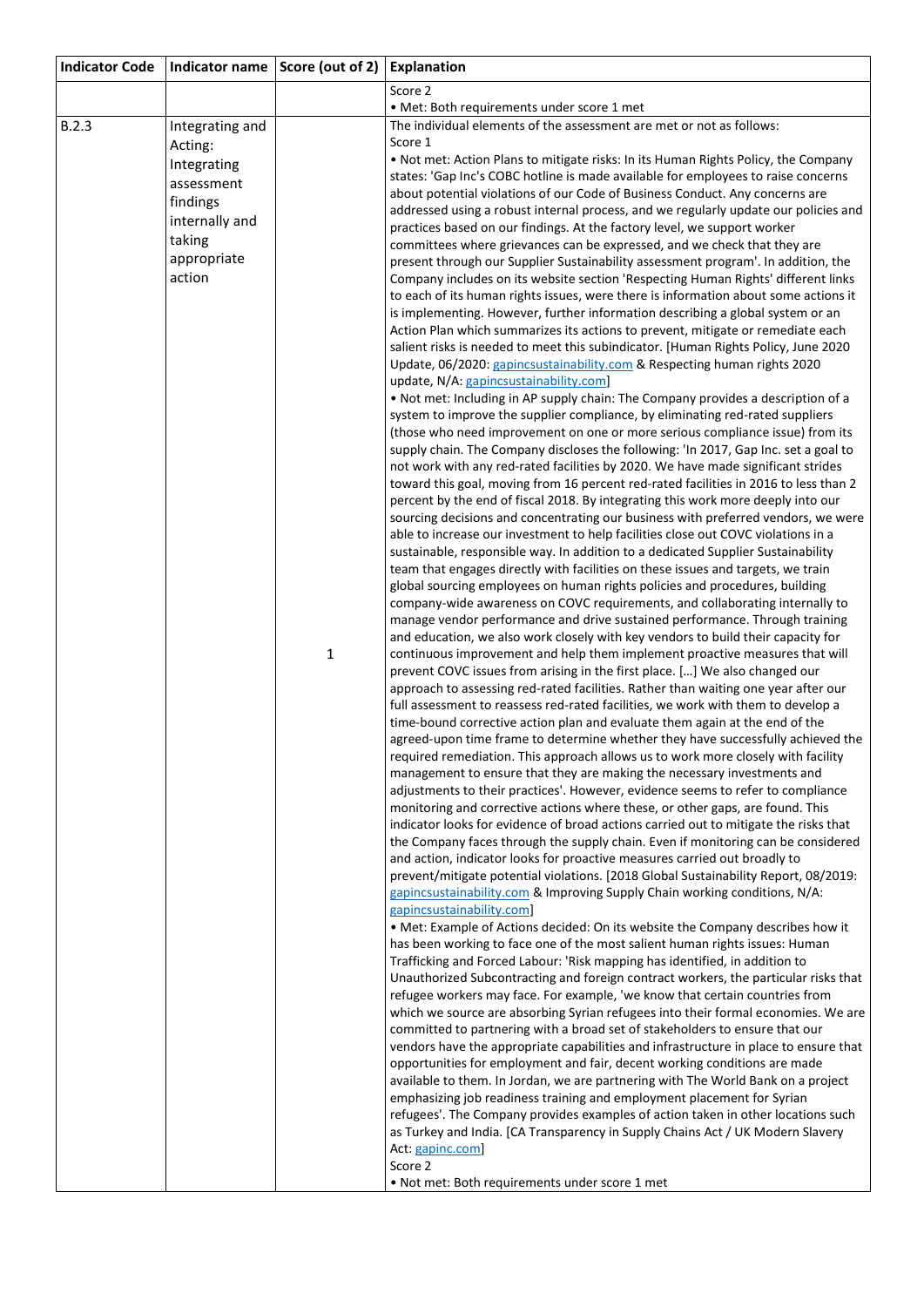| <b>Indicator Code</b> | Indicator name                                                                                                                        | Score (out of 2) | <b>Explanation</b>                                                                                                                                                                                                                                                                                                                                                                                                                                                                                                                                                                                                                                                                                                                                                                                                                                                                                                                                                                                                                                                                                                                                                                                                                                                                                                                                                                                                                                                                                                                                                                                                                                                                                                                                                                                                                                                                                                                                                                                                                                                                                                                                                                                                                                                                                                                                                                                                                                                                                                                                                                                                                                                                                                                                    |
|-----------------------|---------------------------------------------------------------------------------------------------------------------------------------|------------------|-------------------------------------------------------------------------------------------------------------------------------------------------------------------------------------------------------------------------------------------------------------------------------------------------------------------------------------------------------------------------------------------------------------------------------------------------------------------------------------------------------------------------------------------------------------------------------------------------------------------------------------------------------------------------------------------------------------------------------------------------------------------------------------------------------------------------------------------------------------------------------------------------------------------------------------------------------------------------------------------------------------------------------------------------------------------------------------------------------------------------------------------------------------------------------------------------------------------------------------------------------------------------------------------------------------------------------------------------------------------------------------------------------------------------------------------------------------------------------------------------------------------------------------------------------------------------------------------------------------------------------------------------------------------------------------------------------------------------------------------------------------------------------------------------------------------------------------------------------------------------------------------------------------------------------------------------------------------------------------------------------------------------------------------------------------------------------------------------------------------------------------------------------------------------------------------------------------------------------------------------------------------------------------------------------------------------------------------------------------------------------------------------------------------------------------------------------------------------------------------------------------------------------------------------------------------------------------------------------------------------------------------------------------------------------------------------------------------------------------------------------|
| B.2.4                 | Tracking:<br>Monitoring and<br>evaluating the<br>effectiveness of<br>actions to<br>respond to<br>human rights<br>risks and<br>impacts | 0                | The individual elements of the assessment are met or not as follows:<br>Score 1<br>. Not met: System to check if Actions are effective: The Company discloses how it<br>tracks and monitors compliance with its standards and human rights. However, no<br>evidence found in relation to a system to track the actions taken in response to<br>salient issues identified across the Company, and evaluating whether its actions<br>have been effective to handle key issues generally. No additional evidence found in<br>the latest report. Additionally, the Company participated in a study of its supply<br>chain, entitled 'Can Sourcing Help Enforce Global Labor Standards?' However, no<br>system to check if action are effective could be found. [Global Sustainability Report<br>2015-2016, 2017: gapincsustainability.com & 2018 Global Sustainability Report,<br>08/2019: gapincsustainability.com]<br>. Not met: Lessons learnt from checking effectiveness: The Company provides<br>details of compliance within its supply chain, broken down by country, year, and<br>issue found. However, no evidence of lessons learnt from checking effectiveness of<br>actions taken to mitigate specific salient issues could be found. [COVC Finding and<br>Resolutions 2015-2017: gapincsustainability.com]<br>Score 2<br>• Not met: Both requirement under score 1 met                                                                                                                                                                                                                                                                                                                                                                                                                                                                                                                                                                                                                                                                                                                                                                                                                                                                                                                                                                                                                                                                                                                                                                                                                                                                                                                                                                      |
| B.2.5                 | Communicating<br>: Accounting for<br>how human<br>rights impacts<br>are addressed                                                     | 0.5              | The individual elements of the assessment are met or not as follows:<br>Score 1<br>• Met: Comms plan re identifying risks: See indicator B.2.1. The Company carries<br>out a global risk identification and assessment process that includes both its own<br>operations and business partners, and describes at least some features of the<br>process.<br>• Met: Comms plan re assessing risks: See indicator B.2.2 [Managing risks, N/A:<br>gapincsustainability.com & Respecting human rights 2020 update, N/A:<br>gapincsustainability.com]<br>. Not met: Comms plan re action plans for risks: In order to be awarded this<br>indicator, the Company has to achieve a full score in B.2.3<br>. Not met: Comms plan re reviewing action plans: In order to be awarded this<br>indicator, the Company has to achieve a full score in B.2.4<br>. Not met: Including AP suppliers: In order to be awarded this indicator, the<br>Company has to achieve a full score in B.2.2/B.2.3/B.2.4 and at least 1,5 points in<br>B.2.1<br>Score 2<br>• Met: Responding to affected stakeholders concerns: The Company has worked<br>with the Workers Rights Consortium to make improvements in its supply chain. In<br>the most recent case, from 2019, 'The WRC's investigation found that PT Kahoindah<br>Bekasi violated Indonesian law, and by extension university labor standards, by<br>failing to pay workers a substantial portion of their legally mandated terminal<br>compensation. Specifically, in the months leading up to its cessation of operations,<br>PT Kahoindah Bekasi unlawfully used coercion and false representations to<br>convince workers to resign from the factory. As a result, workers received only half<br>of the severance to which they would have been legally entitled had they remained<br>in the factory's employ and been terminated upon its closure. The average financial<br>loss to each worker, as a result of being compelled or misled to resign, was seven<br>months' wages.' The Company, among others, 'led the way in engaging with<br>[Korean-based parent company] Hojeon to ensure that they understood their<br>obligation to adequately compensate workers. These brand communications<br>ultimately led Hojeon's management to reach out to the WRC to discuss<br>remediation of outstanding violations concerning severance. After sharing relevant<br>employment and financial information with the WRC, Hojeon agreed to pay 2,001<br>former employees an additional US\$4.5 million to account for unpaid severance.'<br>[Workers Rights Consortium: PT Kahoindah Citragarment Tambun-Bekasi, N/A:<br>workersrights.org<br>. Not met: Ensuring affected stakeholders can access communications |

## **Remedies and Grievance Mechanisms**

|     | Indicator Code   Indicator name   Score (out of 2)   Explanation                                    |         |                                                                                                                                                                                                                                                                                                                                                                                                                                                         |
|-----|-----------------------------------------------------------------------------------------------------|---------|---------------------------------------------------------------------------------------------------------------------------------------------------------------------------------------------------------------------------------------------------------------------------------------------------------------------------------------------------------------------------------------------------------------------------------------------------------|
| C.1 | Grievance<br>channel(s)/mec<br>hanism(s) to<br>receive<br>complaints or<br>concerns from<br>workers | $1.5\,$ | The individual elements of the assessment are met or not as follows:<br>Score 1<br>• Met: Channel accessible to all workers: On its Code of Business Conduct the<br>Company indicates that there is a COBC Hotline which is 'free, confidential and<br>available online and by telephone, 24 hours a day, seven days a week, around the<br>world (interpreters are available).' [Code of Business Conduct Updated January<br>2019, 01/2019: gapinc.com] |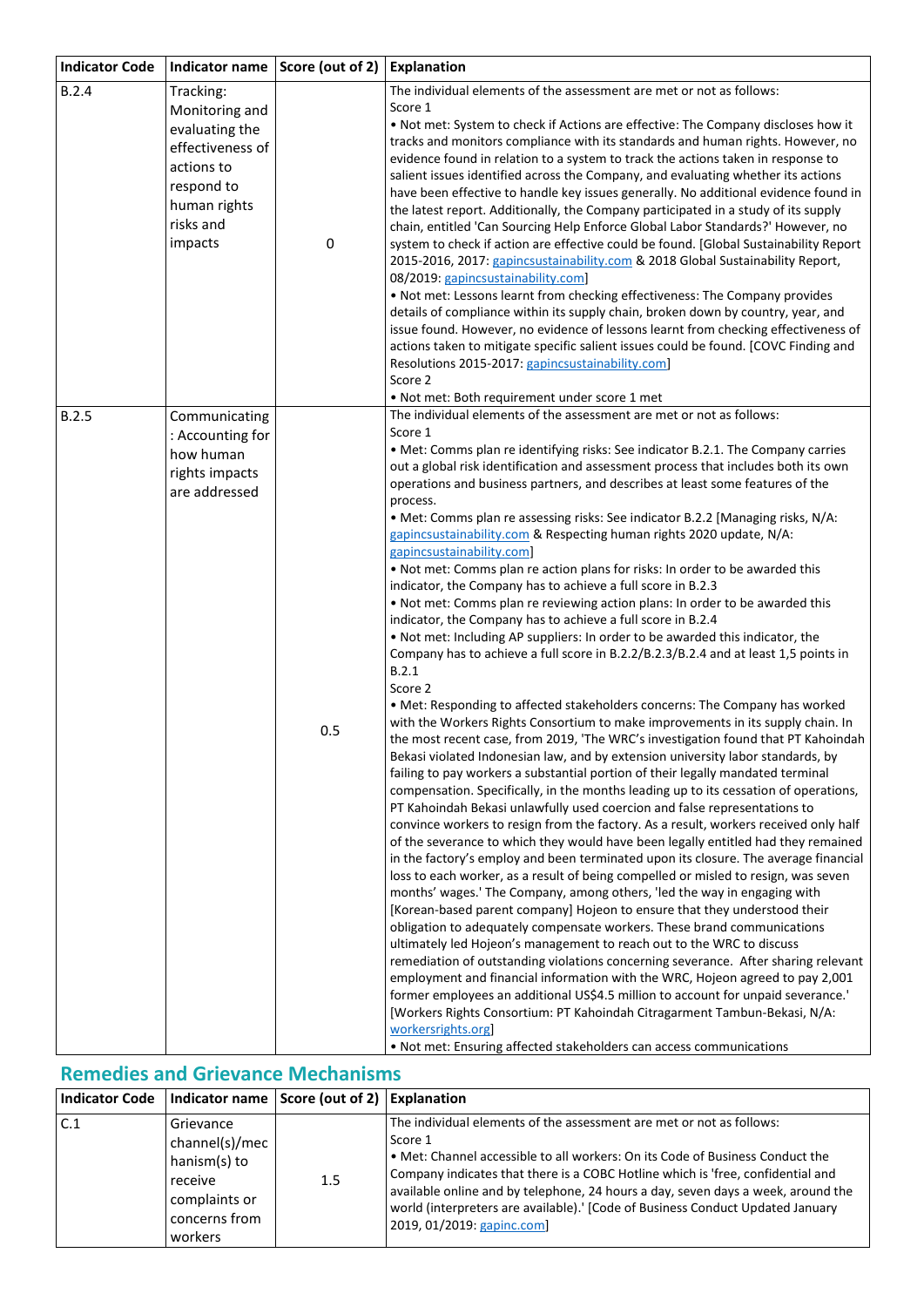| <b>Indicator Code</b> | Indicator name Score (out of 2) |     | <b>Explanation</b>                                                                                                                                                    |
|-----------------------|---------------------------------|-----|-----------------------------------------------------------------------------------------------------------------------------------------------------------------------|
|                       |                                 |     | Score 2                                                                                                                                                               |
|                       |                                 |     | . Not met: Number grievances filed, addressed or resolved                                                                                                             |
|                       |                                 |     | · Met: Channel is available in all appropriate languages: See above [Code of                                                                                          |
|                       |                                 |     | Business Conduct Updated January 2019, 01/2019: gapinc.com]                                                                                                           |
|                       |                                 |     | • Met: Expect AP supplier to have equivalent grievance systems: On its Code of                                                                                        |
|                       |                                 |     | Vendor Conduct the Company indicates: 'The facility shall ensure that workers have                                                                                    |
|                       |                                 |     | means to report grievances to management, including a channel that provides for<br>confidentiality and anonymity. The facility shall also ensure workers can bring to |
|                       |                                 |     | management's attention grievances through means other than their immediate                                                                                            |
|                       |                                 |     | supervisor. The grievance system shall include addressing grievances in a timely                                                                                      |
|                       |                                 |     | manner and documenting grievances and management action on grievances.'                                                                                               |
|                       |                                 |     | [Code of Vendor Conduct, 2016: gapinc.com]                                                                                                                            |
|                       |                                 |     | . Not met: Opens own system to AP supplier workers                                                                                                                    |
| C.2                   | Grievance                       |     | The individual elements of the assessment are met or not as follows:                                                                                                  |
|                       | channel(s)/mec                  |     | Score 1                                                                                                                                                               |
|                       | hanism(s) to                    |     | . Met: Grievance mechanism for community: The Company states in its Code of                                                                                           |
|                       | receive                         |     | Business Conduct that there is a COBC Hotline which is 'free, confidential and                                                                                        |
|                       | complaints or                   |     | available online and by telephone, 24 hours a day, seven days a week, around the                                                                                      |
|                       |                                 |     | world (interpreters are available)' and in its website section 'Acting with Integrity'                                                                                |
|                       | concerns from                   |     | that the COBC Hotline is available not only to employees but also 'anyone who                                                                                         |
|                       | external                        |     | conducts business with Gap Inc. or is affected by our business'. [Code of Business                                                                                    |
|                       | individuals and                 |     | Conduct Updated January 2019, 01/2019: gapinc.com & Acting with integrity:                                                                                            |
|                       | communities                     |     | gapincsustainability.com]                                                                                                                                             |
|                       |                                 | 1.5 | Score 2                                                                                                                                                               |
|                       |                                 |     | • Met: Describes accessibility and local languages: As stated above, the hotline is                                                                                   |
|                       |                                 |     | available online and interpreters are available. [Code of Business Conduct Updated<br>January 2019, 01/2019: gapinc.com]                                              |
|                       |                                 |     | . Not met: Expects AP supplier to have community grievance systems: On its Code                                                                                       |
|                       |                                 |     | of Vendor Conduct the Company states that suppliers' facilities 'shall ensure that                                                                                    |
|                       |                                 |     | workers have means to report grievances to management, including a channel that                                                                                       |
|                       |                                 |     | provides for confidentiality and anonymity'. However it is not clear whether these                                                                                    |
|                       |                                 |     | channel are available for external individuals or communities. [Code of Vendor                                                                                        |
|                       |                                 |     | Conduct, 2016: gapinc.com]                                                                                                                                            |
|                       |                                 |     | . Not met: AP supplier communities use global system                                                                                                                  |
| C.7                   | Remedying                       |     | The individual elements of the assessment are met or not as follows:                                                                                                  |
|                       | adverse                         |     | Score 1                                                                                                                                                               |
|                       | impacts and                     |     | . Met: Describes how remedy has been provided: On its website page 'Child Labor                                                                                       |
|                       | incorporating                   |     | and Young Workers', the Company indicates: 'In the rare event that we encounter                                                                                       |
|                       | lessons learned                 |     | child labor at an approved facility, we take immediate action to resolve the issue,                                                                                   |
|                       |                                 |     | including: removing young workers from the facility; making sure workers have                                                                                         |
|                       |                                 |     | access to education or appropriate training, receive an ongoing wage and are<br>guaranteed a job if they choose to work at the facility when they are older;          |
|                       |                                 |     | requiring the offending supplier to pay for all remediation costs'. It also describes                                                                                 |
|                       |                                 |     | the case of 'Samie's Finishing House': 'While Gap Inc. had no direct involvement                                                                                      |
|                       |                                 |     | with Samie's Finishing House, we wanted to help the 10 children who were found                                                                                        |
|                       |                                 |     | working there. Eight of them, ranging in age from 12 to 15 years old, agreed to                                                                                       |
|                       |                                 |     | accept our offer to help them go to school. We commissioned Impactt, an                                                                                               |
|                       |                                 |     | organization specializing in ethical trade and human rights, to implement the                                                                                         |
|                       |                                 |     | remediation program.'                                                                                                                                                 |
|                       |                                 |     |                                                                                                                                                                       |
|                       |                                 | 1.5 | Impactt met with the children and their families in the Dhokin Khan slum area of                                                                                      |
|                       |                                 |     | Dhaka, helped the children enrol in school, and conducted follow-up visits. The                                                                                       |
|                       |                                 |     | children and their parents reported that their lives have improved significantly                                                                                      |
|                       |                                 |     | since the children started school []' [Child Labor and Young Workers:                                                                                                 |
|                       |                                 |     | gapincsustainability.com]                                                                                                                                             |
|                       |                                 |     | Score 2                                                                                                                                                               |
|                       |                                 |     | • Met: Changes introduced to stop repetition: The Company provides the response<br>to Business & Human Rights Resource Center regarding the allegations of gender     |
|                       |                                 |     | based violence in its Asian supply chains. The Company indicates: 'To help us                                                                                         |
|                       |                                 |     | advance that commitment, we've sought to reconfigure our supply base to focus                                                                                         |
|                       |                                 |     | on partners that share our sustainability values and goals. Over the past two years,                                                                                  |
|                       |                                 |     | we have also significantly increased the number of factories we source from that                                                                                      |
|                       |                                 |     | are assessed by ILO's Better Work program.' In addition, the Company indicates:                                                                                       |
|                       |                                 |     | 'we have initiated a dialogue with some of our key implementing partners, among                                                                                       |
|                       |                                 |     | them CARE, ILO Better Work, and Verité, to discuss how our industry can accelerate                                                                                    |
|                       |                                 |     | its effort to address this global, systemic issue.' [Gap response to allegations of                                                                                   |
|                       |                                 |     | gender based violence in Asian supply chain, 06/2018: business-humanrights.org]                                                                                       |
|                       |                                 |     | . Not met: Evaluation of the channel/mechanism                                                                                                                        |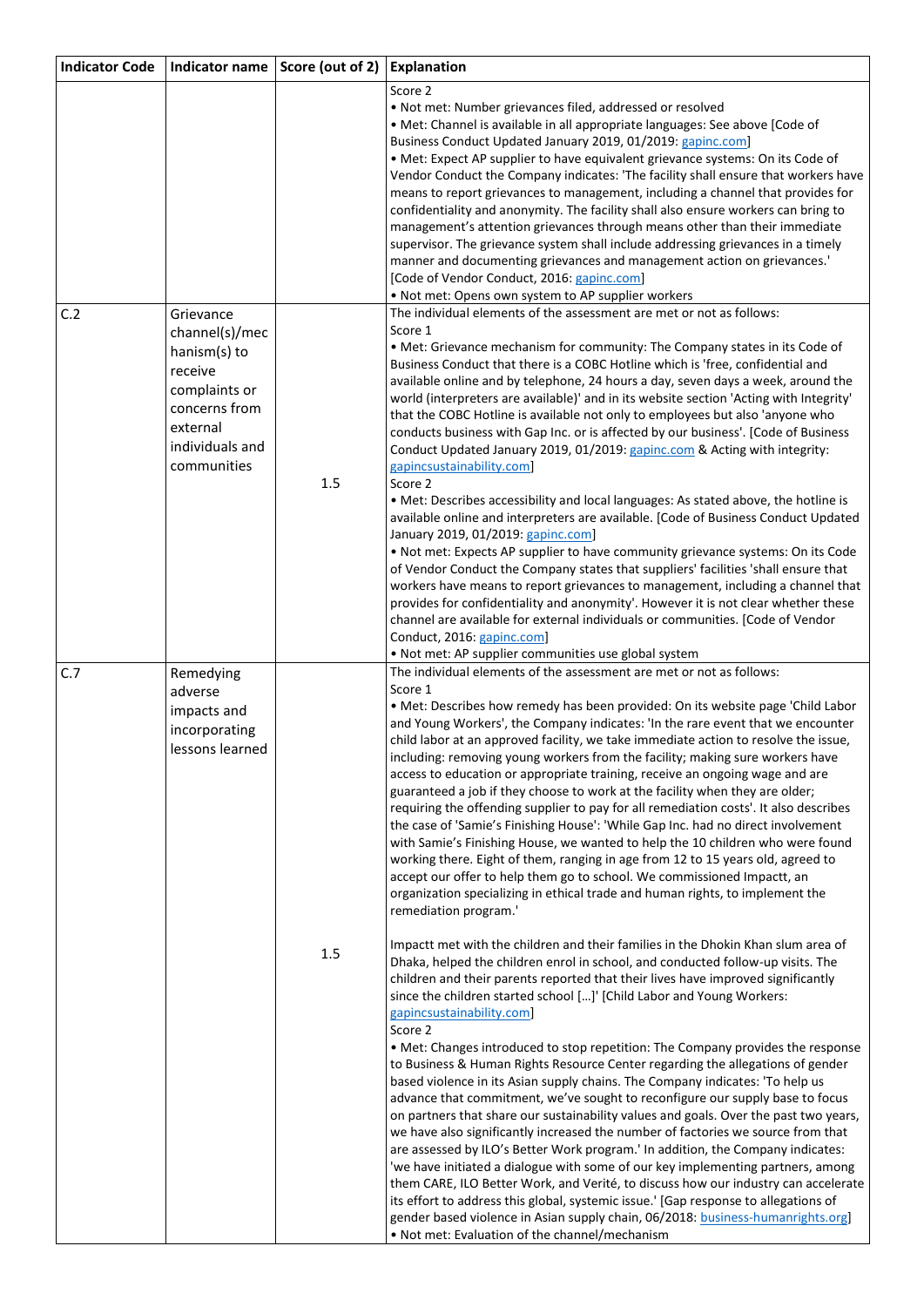# **Performance: Responses to Serious Allegations (Not included in the overall score)**

| <b>Indicator Code</b> | Indicator name   Score (out of 2)                             |                | Explanation                                                                                                                                                                                                                                                                                                                                                                                                                                                                                                                                                                                                                                                                                                                                                                                                                                                                                                                                                                                                                                                                                                                                                                                                                                                                                                                                                                                                                                                                                                                                                                                                                                                                                                                                                                                                                                                                                                                                                                                                                                                                                                                              |
|-----------------------|---------------------------------------------------------------|----------------|------------------------------------------------------------------------------------------------------------------------------------------------------------------------------------------------------------------------------------------------------------------------------------------------------------------------------------------------------------------------------------------------------------------------------------------------------------------------------------------------------------------------------------------------------------------------------------------------------------------------------------------------------------------------------------------------------------------------------------------------------------------------------------------------------------------------------------------------------------------------------------------------------------------------------------------------------------------------------------------------------------------------------------------------------------------------------------------------------------------------------------------------------------------------------------------------------------------------------------------------------------------------------------------------------------------------------------------------------------------------------------------------------------------------------------------------------------------------------------------------------------------------------------------------------------------------------------------------------------------------------------------------------------------------------------------------------------------------------------------------------------------------------------------------------------------------------------------------------------------------------------------------------------------------------------------------------------------------------------------------------------------------------------------------------------------------------------------------------------------------------------------|
| E(1).0                | Serious<br>allegation No 1                                    |                | • Headline: Supply chains of Kraft Heinz and Gap criticized for forced labor and<br>discrimination linked to China's political assimilation ethnic Uighurs and Muslims<br>• Area: Forced labour<br>• Story: 16 May 2019, An investigation by the Wall Street Journal (WSJ) has<br>identified forced labour in supply chains linked to major western brands, including<br>apparel and food manufacturers. The article cites interviews with a number of<br>workers of Uyghur ethnicity, who have been 'recruited' from their villages and<br>forced to work in factories as part of the Chinese government's 're-education'<br>program focused in the Xinjiang region, which many NGO and human rights groups<br>have criticised as amounting to situations of discrimination and coercion.<br>In early 2017, the Communist Party began a new incarceration campaign, rounding<br>up, detaining and forcibly indoctrinating Uyghurs and other Muslim minority<br>ethnic groups in the far-western region. Islam has effectively been outlawed in the<br>far-western region, with people routinely labelled as extremists and imprisoned<br>for practising their religion. A UN committee describes the province as resembling<br>a "mass internment camp", with estimates more than 1 million Uyghurs have been<br>sent to prison or re-education camps. The article observes a number of factories in<br>Xinjiang make yarn, which is then sent to other factories in China and countries<br>including Bangladesh and Cambodia to produce clothing products. Additionally,<br>Uyghur workers are also recruited to work in food processing factories, which<br>supply products to major western food brands. In response to enquiries from the<br>WSJ, a Gap spokeswoman said two of its suppliers use yarn from mills in Xinjiang,<br>and the brand is currently sorting supplier mills as "preferred" and "non-<br>preferred." The company has "communicated to our vendors' entire mill base our<br>expectations of their social and environmental performance, which are conditions<br>of doing business with us," she said.         |
|                       |                                                               |                | · Sources: [Wall Street Journal - 16/05/2019: wsj.com]                                                                                                                                                                                                                                                                                                                                                                                                                                                                                                                                                                                                                                                                                                                                                                                                                                                                                                                                                                                                                                                                                                                                                                                                                                                                                                                                                                                                                                                                                                                                                                                                                                                                                                                                                                                                                                                                                                                                                                                                                                                                                   |
| E(1).1                | The Company<br>has responded<br>publicly to the<br>allegation | $\mathbf{1}$   | The individual elements of the assessment are met or not as follows:<br>Score 1<br>. Met: Public response available: In the company's response to the Wall Street<br>Journal, a Gap spokeswoman said two of its suppliers use yarn from mills in<br>Xinjiang, and the brand is currently sorting supplier mills as "preferred" and "non-<br>preferred." The company has "communicated to our vendors' entire mill base our<br>expectations of their social and environmental performance, which are conditions<br>of doing business with us," she said. In further correspondence to the Business &<br>Human Rights Resource Centre in May 2020 the company elaborated further on<br>the subject. [Response to BHRRC, 23/03/2020: business-humanrights.org &<br>Response to Wall Street Journal allegations, 16/05/2019: ttps://wsj.com]<br>Score 2<br>. Not met: Response goes into detail: In further correspondence to the Business &<br>Human Rights Resource Centre in May 2020 the company said "We can confirm<br>that we do not source any garments from the XUAR [Xinjiang] region. We also<br>recognize that a significant amount of the world's cotton supply is grown and spun<br>there. Therefore, we are taking steps to better understand how our global supply<br>chain may be indirectly impacted, including working with our suppliers and<br>actively engaging with industry trade groups, expert stakeholders, and other<br>partners to learn more and advance our shared commitment to respecting human<br>rights. At Gap Inc., we have strict policies against the use of involuntary labor of<br>any kind in our supply chain. Any instance of forced detention and labor or<br>suppression of an individual's human rights is unacceptable to us. Such conduct<br>not only violates our Code of Vendor Conduct and Human Rights Policy, but also<br>stands against our fundamental beliefs as a company." However this response<br>doesn't provide sufficient detail. [Response to BHRRC, 23/03/2020: business-<br>humanrights.org & Response to Wall Street Journal allegations, 16/05/2019:<br>ttps://wsj.com] |
| E(1).2                | The Company<br>has appropriate<br>policies in place           | $\overline{2}$ | The individual elements of the assessment are met or not as follows:<br>Score 1<br>• Met: Company policies address the general issues raised: The company's Vendor<br>Code of Conduct states "The facility shall not use involuntary labor of any kind,<br>including prison labor, debt bondage, slave labor, or forced labor by<br>governments" [Code of Vendor Conduct, 2016: gapinc.com]<br>• Met: Policies apply to the type of business relationships involved: The company's<br>Vendor Code of Conduct states "This Code of Vendor Conduct (COVC) applies to all<br>facilities that produce goods for Gap Inc. or any of its subsidiaries, divisions,<br>affiliates or agents. Gap Inc. recognizes that there are different legal and cultural                                                                                                                                                                                                                                                                                                                                                                                                                                                                                                                                                                                                                                                                                                                                                                                                                                                                                                                                                                                                                                                                                                                                                                                                                                                                                                                                                                                     |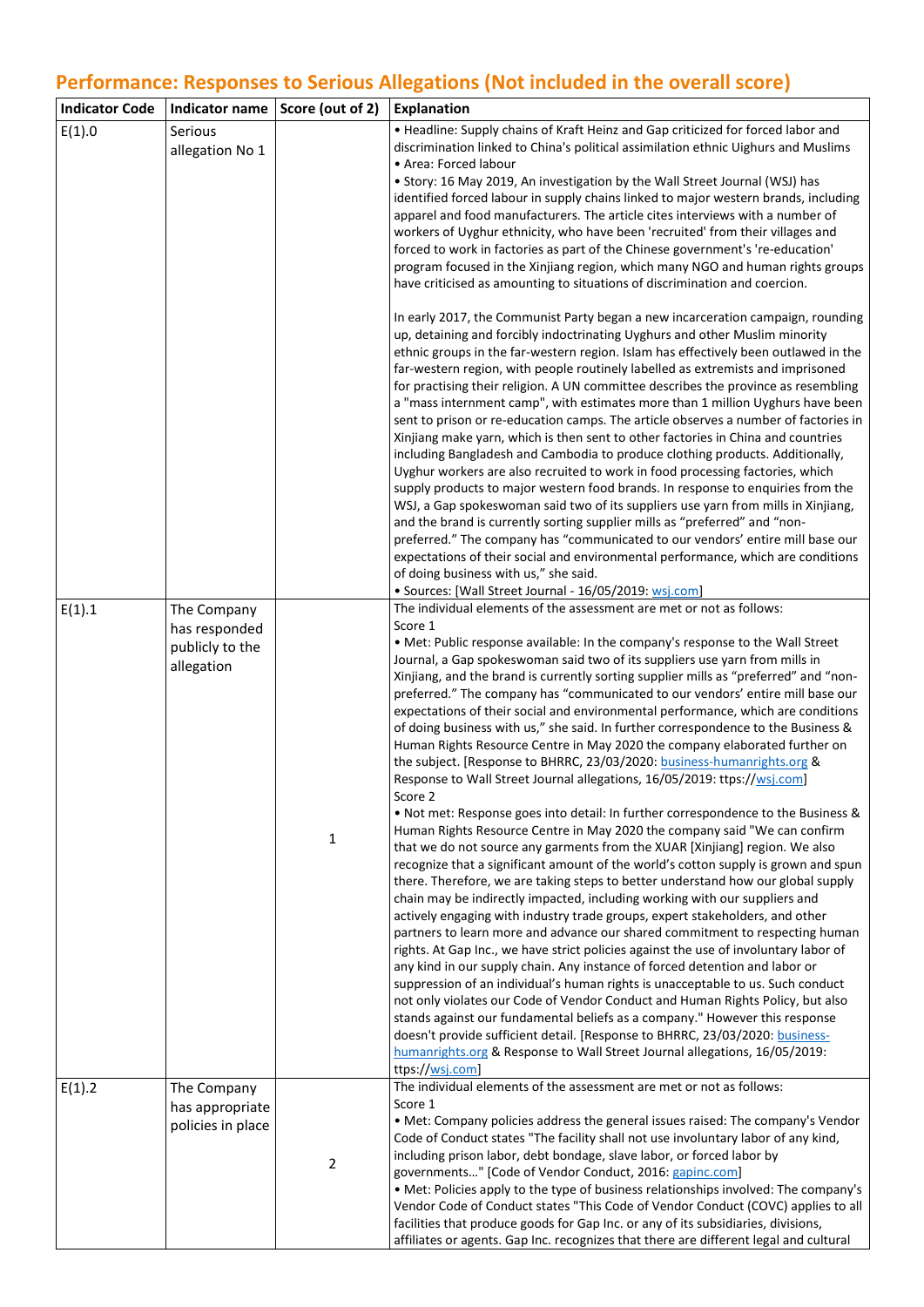| <b>Indicator Code</b> | Indicator name                     | Score (out of 2) | <b>Explanation</b>                                                                                                                                                                                                                                                                                                                                                                                                                                                                                                                                                                                                                                                                                                                                                                                                                                                                                                                                                                                                                                                                                                                                                                                                                                                                                                                                                                                                                                                                                                                                                                                                                                                                                                                                                                                                                                                                                                                                                                                                                                                                                                   |
|-----------------------|------------------------------------|------------------|----------------------------------------------------------------------------------------------------------------------------------------------------------------------------------------------------------------------------------------------------------------------------------------------------------------------------------------------------------------------------------------------------------------------------------------------------------------------------------------------------------------------------------------------------------------------------------------------------------------------------------------------------------------------------------------------------------------------------------------------------------------------------------------------------------------------------------------------------------------------------------------------------------------------------------------------------------------------------------------------------------------------------------------------------------------------------------------------------------------------------------------------------------------------------------------------------------------------------------------------------------------------------------------------------------------------------------------------------------------------------------------------------------------------------------------------------------------------------------------------------------------------------------------------------------------------------------------------------------------------------------------------------------------------------------------------------------------------------------------------------------------------------------------------------------------------------------------------------------------------------------------------------------------------------------------------------------------------------------------------------------------------------------------------------------------------------------------------------------------------|
|                       |                                    |                  | environments in which facilities operate throughout the world. This Code sets<br>forth the basic requirements that all facilities must meet in order to do business<br>with Gap Inc.". [Code of Vendor Conduct, 2016: gapinc.com]                                                                                                                                                                                                                                                                                                                                                                                                                                                                                                                                                                                                                                                                                                                                                                                                                                                                                                                                                                                                                                                                                                                                                                                                                                                                                                                                                                                                                                                                                                                                                                                                                                                                                                                                                                                                                                                                                    |
|                       |                                    |                  | Score 2<br>• Met: Policies address the specific rights in question: The company's Vendor Code<br>of Conduct states "The facility shall not use involuntary labor of any kind, including                                                                                                                                                                                                                                                                                                                                                                                                                                                                                                                                                                                                                                                                                                                                                                                                                                                                                                                                                                                                                                                                                                                                                                                                                                                                                                                                                                                                                                                                                                                                                                                                                                                                                                                                                                                                                                                                                                                              |
|                       |                                    |                  | prison labor, debt bondage, slave labor, or forced labor by governmentsThe<br>facility shall ensure that if entrances are guarded for security reasonsworkers<br>shall have free egress at all timesThe facility shall not employ tactics to prevent                                                                                                                                                                                                                                                                                                                                                                                                                                                                                                                                                                                                                                                                                                                                                                                                                                                                                                                                                                                                                                                                                                                                                                                                                                                                                                                                                                                                                                                                                                                                                                                                                                                                                                                                                                                                                                                                 |
|                       |                                    |                  | workers from leaving at will, such as withholding salary as a "year-end bonus" or<br>charging a penaltywhen workers terminate their contract, or by withholding any<br>personalidentification documents such as IDs and passportsThe facility shall<br>ensure that beyond reasonable restrictions, workers can move freely within the<br>facility to use the toilets, drink water, and take designated breaksThe facility<br>shall ensure that workers are allowed to leave freely at the end of the shift or<br>during the shift under extenuating circumstances like illness or family emergencies                                                                                                                                                                                                                                                                                                                                                                                                                                                                                                                                                                                                                                                                                                                                                                                                                                                                                                                                                                                                                                                                                                                                                                                                                                                                                                                                                                                                                                                                                                                 |
| E(1).3                | The Company                        |                  | [Code of Vendor Conduct, 2016: gapinc.com]<br>The individual elements of the assessment are met or not as follows:                                                                                                                                                                                                                                                                                                                                                                                                                                                                                                                                                                                                                                                                                                                                                                                                                                                                                                                                                                                                                                                                                                                                                                                                                                                                                                                                                                                                                                                                                                                                                                                                                                                                                                                                                                                                                                                                                                                                                                                                   |
|                       | has taken<br>appropriate<br>action |                  | Score 1<br>. Not met: Denies allegations, but has engaged affected stakeholders: A<br>spokeswoman said the company was currently sorting supplier mills as "preferred"<br>and "non-preferred." Additionally noting that the company has "communicated to<br>our vendors' entire mill base our expectations of their social and environmental<br>performance, which are conditions of doing business with us,". In a subsequent<br>communication the company said "We can confirm that we do not source any<br>garments from the XUAR region. We also recognize that a significant amount of<br>the world's cotton supply is grown and spun there. Therefore, we are taking steps<br>to better understand how our global supply chain may be indirectly impacted,<br>including working with our suppliers and actively engaging with industry trade<br>groups, expert stakeholders, and other partners to learn more and advance our<br>shared commitment to respecting human rights." However this is not sufficient<br>detail on how it is engaging with affected stakeholders. [Response to BHRRC,<br>23/03/2020: business-humanrights.org & Response to Wall Street Journal<br>allegations, 16/05/2019: ttps://wsj.com]<br>· Met: Denies allegations, but reviewed systems to prevent such impacts: A<br>spokeswoman said the company was currently sorting supplier mills as "preferred"<br>and "non-preferred." Additionally noting that the company has "communicated to<br>our vendors' entire mill base our expectations of their social and environmental<br>performance, which are conditions of doing business with us,". [Response to<br>BHRRC, 23/03/2020: business-humanrights.org & Response to Wall Street Journal<br>allegations, 16/05/2019: ttps://wsj.com]<br>Score 2                                                                                                                                                                                                                                                                                                                            |
|                       |                                    | 0.5              | . Not met: Denies allegations, but implements review recommendations: A<br>spokeswoman said the company was currently sorting supplier mills as "preferred"<br>and "non-preferred." Additionally noting that the company has "communicated to<br>our vendors' entire mill base our expectations of their social and environmental<br>performance, which are conditions of doing business with us,". In a subsequent<br>communication the company said "We can confirm that we do not source any<br>garments from the XUAR region. We also recognize that a significant amount of<br>the world's cotton supply is grown and spun there. Therefore, we are taking steps<br>to better understand how our global supply chain may be indirectly impacted,<br>including working with our suppliers and actively engaging with industry trade<br>groups, expert stakeholders, and other partners to learn more and advance our<br>shared commitment to respecting human rights." However this is insufficient<br>evidence on the changes that the company has implemented as a result of a<br>review into its management systems. [Response to BHRRC, 23/03/2020: business-<br>humanrights.org & Response to Wall Street Journal allegations, 16/05/2019:<br>ttps://wsj.com]<br>. Not met: Denies allegations, and ensures systems prevent such impacts: A<br>spokeswoman said the company was currently sorting supplier mills as "preferred"<br>and "non-preferred." Additionally noting that the company has "communicated to<br>our vendors' entire mill base our expectations of their social and environmental<br>performance, which are conditions of doing business with us,". In a subsequent<br>communication the company said "We can confirm that we do not source any<br>garments from the XUAR region. We also recognize that a significant amount of<br>the world's cotton supply is grown and spun there. Therefore, we are taking steps<br>to better understand how our global supply chain may be indirectly impacted,<br>including working with our suppliers and actively engaging with industry trade |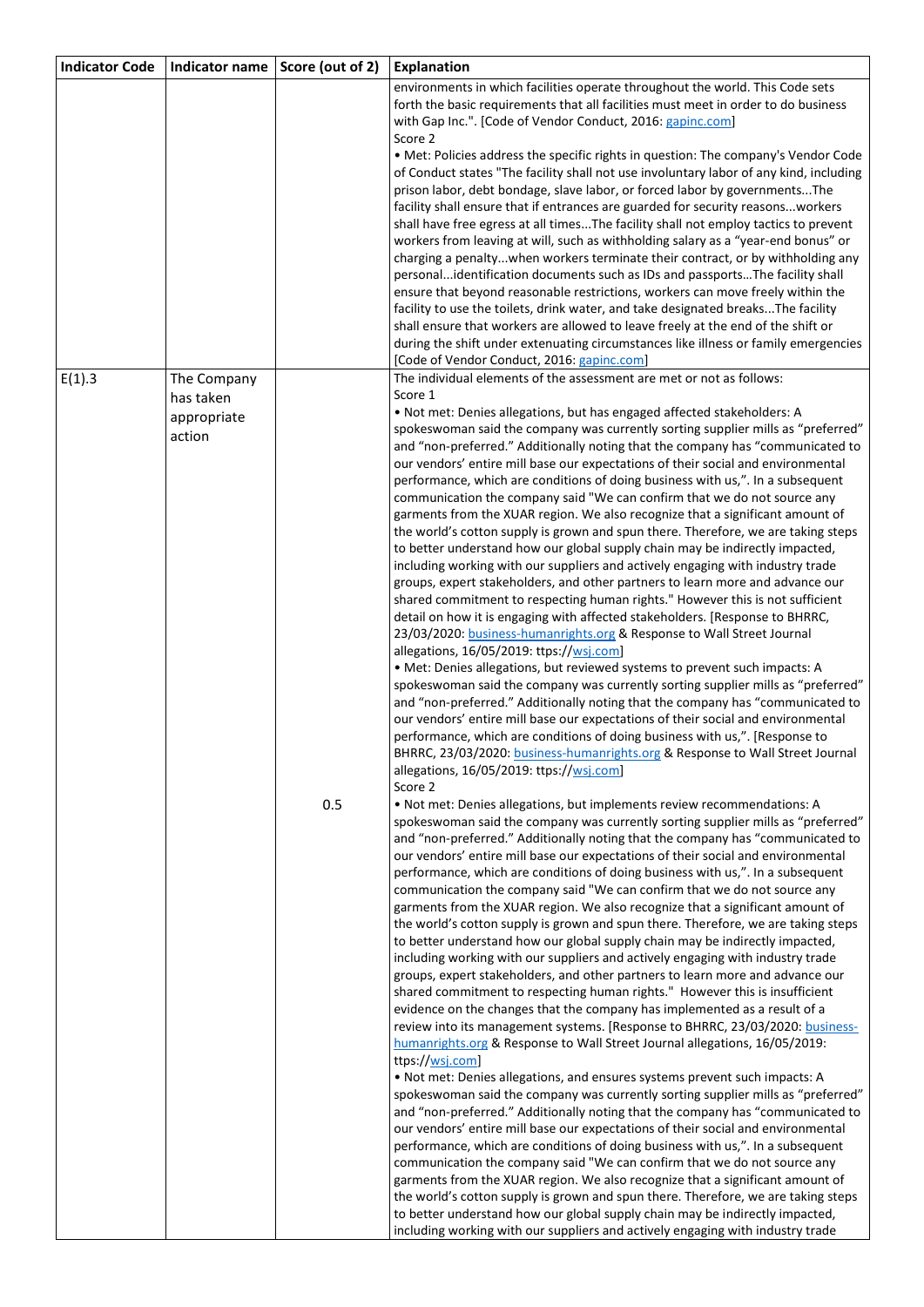| <b>Indicator Code</b> | Indicator name   Score (out of 2)                             |                | Explanation                                                                                                                                                                                                                                                                                                                                                                                                                                                                                                                                                                                                                                                                                                                                                                                                                                                                                                                                                                                                                                                                                                                                                                                                                                                                                                                                                                                                                                                                                                                                                                                                                                                                                                                                                                                                                                                                                                                                                                                                                                                                                                                                                                                                                                                    |
|-----------------------|---------------------------------------------------------------|----------------|----------------------------------------------------------------------------------------------------------------------------------------------------------------------------------------------------------------------------------------------------------------------------------------------------------------------------------------------------------------------------------------------------------------------------------------------------------------------------------------------------------------------------------------------------------------------------------------------------------------------------------------------------------------------------------------------------------------------------------------------------------------------------------------------------------------------------------------------------------------------------------------------------------------------------------------------------------------------------------------------------------------------------------------------------------------------------------------------------------------------------------------------------------------------------------------------------------------------------------------------------------------------------------------------------------------------------------------------------------------------------------------------------------------------------------------------------------------------------------------------------------------------------------------------------------------------------------------------------------------------------------------------------------------------------------------------------------------------------------------------------------------------------------------------------------------------------------------------------------------------------------------------------------------------------------------------------------------------------------------------------------------------------------------------------------------------------------------------------------------------------------------------------------------------------------------------------------------------------------------------------------------|
|                       |                                                               |                | groups, expert stakeholders, and other partners to learn more and advance our<br>shared commitment to respecting human rights." However this is insufficient<br>detail on how the company has ensured its systems will prevent such impacts from<br>occurring in the future. [Response to BHRRC, 23/03/2020: business-<br>humanrights.org & Response to Wall Street Journal allegations, 16/05/2019:                                                                                                                                                                                                                                                                                                                                                                                                                                                                                                                                                                                                                                                                                                                                                                                                                                                                                                                                                                                                                                                                                                                                                                                                                                                                                                                                                                                                                                                                                                                                                                                                                                                                                                                                                                                                                                                           |
|                       |                                                               |                | ttps://wsj.com                                                                                                                                                                                                                                                                                                                                                                                                                                                                                                                                                                                                                                                                                                                                                                                                                                                                                                                                                                                                                                                                                                                                                                                                                                                                                                                                                                                                                                                                                                                                                                                                                                                                                                                                                                                                                                                                                                                                                                                                                                                                                                                                                                                                                                                 |
| E(2).0                | Serious<br>allegation No 2                                    |                | • Headline: SOMO report accuses large clothing brands such as H&M, Gap, VF of<br>having their clothes made in Bangladesh by suppliers where working hours exceed<br>60 hours a week<br>• Area: Working hours                                                                                                                                                                                                                                                                                                                                                                                                                                                                                                                                                                                                                                                                                                                                                                                                                                                                                                                                                                                                                                                                                                                                                                                                                                                                                                                                                                                                                                                                                                                                                                                                                                                                                                                                                                                                                                                                                                                                                                                                                                                   |
|                       |                                                               |                | • Story: A 2017 report by the Centre for Research on Multinational Corporations<br>(SOMO) has accused clothing brands such as Gap, H&M and VF of having their<br>clothes made in Bangladesh by suppliers where working hours exceed 60 hours a<br>week. Working weeks exceeding 60 hours were reported at eight factories of<br>companies supplying brands including: C&A, H&M, VF Corporation, Gap and<br>Kmart. Some workers were reportedly being forced to do additional overtime,<br>having to regularly work until midnight and being paid for additional hours<br>separately in cash. Even when overtime payments were included in the wages, not<br>one of the interviewed workers earned a living wage. The average total take-home<br>salary was only a third of what would constitute a living wage.<br>• Sources: [SOMO Report 'Branded childhood', January 2017 -: somo.nl]                                                                                                                                                                                                                                                                                                                                                                                                                                                                                                                                                                                                                                                                                                                                                                                                                                                                                                                                                                                                                                                                                                                                                                                                                                                                                                                                                                       |
| E(2).1                | The Company<br>has responded<br>publicly to the<br>allegation | 0              | The individual elements of the assessment are met or not as follows:<br>Score 1<br>. Not met: Public response available: As far as CHRB was able to ascertain, the<br>Company has not responded publicly to the allegation.<br>Score 2<br>· Not met: Response goes into detail                                                                                                                                                                                                                                                                                                                                                                                                                                                                                                                                                                                                                                                                                                                                                                                                                                                                                                                                                                                                                                                                                                                                                                                                                                                                                                                                                                                                                                                                                                                                                                                                                                                                                                                                                                                                                                                                                                                                                                                 |
| E(2).2                | The Company<br>has appropriate<br>policies in place           | $\overline{2}$ | The individual elements of the assessment are met or not as follows:<br>Score 1<br>. Met: Company policies address the general issues raised: In its Human Rights<br>Policy the Company states: 'We are committed to respecting all human rights, as<br>articulated in the Universal Declaration of Human Rights [] and the International<br>Labour Organization's (ILO) Declaration on Fundamental Principles and Rights at<br>Work.' In addition to this, the Company website indicates: 'We are proud to<br>support the principles outlined in the Universal Declaration of Human Rights<br>(UDHR), the UN Global Compact, the OECD Guidelines for Multinational<br>Enterprises and the ILO's core conventions.' [Human Rights Policy, June 2020<br>Update, 06/2020: gapincsustainability.com & Respecting human rights 2020<br>update, N/A: gapincsustainability.com]<br>• Met: Policies apply to the type of business relationships involved: The Company<br>states that its Code of Vendor Conduct 'sets forth the basic requirements that all<br>facilities must meet in order to do business with Gap Inc.'. [Code of Vendor<br>Conduct, 2016: gapinc.com]<br>Score 2<br>. Met: Policies address the specific rights in question: The Company states that its<br>Code of Vendor Conduct 'sets forth the basic requirements that all facilities must<br>meet in order to do business with Gap Inc.'. All four core ILOs requirements are<br>covered under the code, as well as health and safety, wages and work hours. 'The<br>facility shall comply with all applicable laws, regulations, and industry standards on<br>working hours. The maximum allowable working hours in any week shall be the<br>lesser of a) what is permitted by national law or b) a total of 60 hours of work in<br>any consecutive 7-day periodThe facility shall allow workers at least one day off<br>in seven days, or the local legal standard if more stringent. A day off must be at<br>least 24 hours of continuous rest.'<br>The Company states that the policies contained in the Code of Vendor Conduct<br>'sets forth the basic requirements that all facilities must meet in order to do<br>business with Gap Inc.' [Code of Vendor Conduct, 2016: gapinc.com] |
| E(2).3                | The Company<br>has taken<br>appropriate<br>action             | $\pmb{0}$      | The individual elements of the assessment are met or not as follows:<br>Score 1<br>. Not met: Engages with affected stakeholders<br>. Not met: Encourages linked business to engage affected stakeholders<br>. Not met: Provides remedies to affected stakeholders<br>. Not met: Has reviewed management systems to prevent recurrence<br>Score 2<br>. Not met: Remedies are satisfactory to the victims<br>. Not met: Has improved systems and engaged affected stakeholders                                                                                                                                                                                                                                                                                                                                                                                                                                                                                                                                                                                                                                                                                                                                                                                                                                                                                                                                                                                                                                                                                                                                                                                                                                                                                                                                                                                                                                                                                                                                                                                                                                                                                                                                                                                  |
| E(3).0                | Serious<br>allegation No 3                                    |                | • Headline: Report finds female migrant workers are subjected to conditions of<br>modern slavery in factories supplying to many brands                                                                                                                                                                                                                                                                                                                                                                                                                                                                                                                                                                                                                                                                                                                                                                                                                                                                                                                                                                                                                                                                                                                                                                                                                                                                                                                                                                                                                                                                                                                                                                                                                                                                                                                                                                                                                                                                                                                                                                                                                                                                                                                         |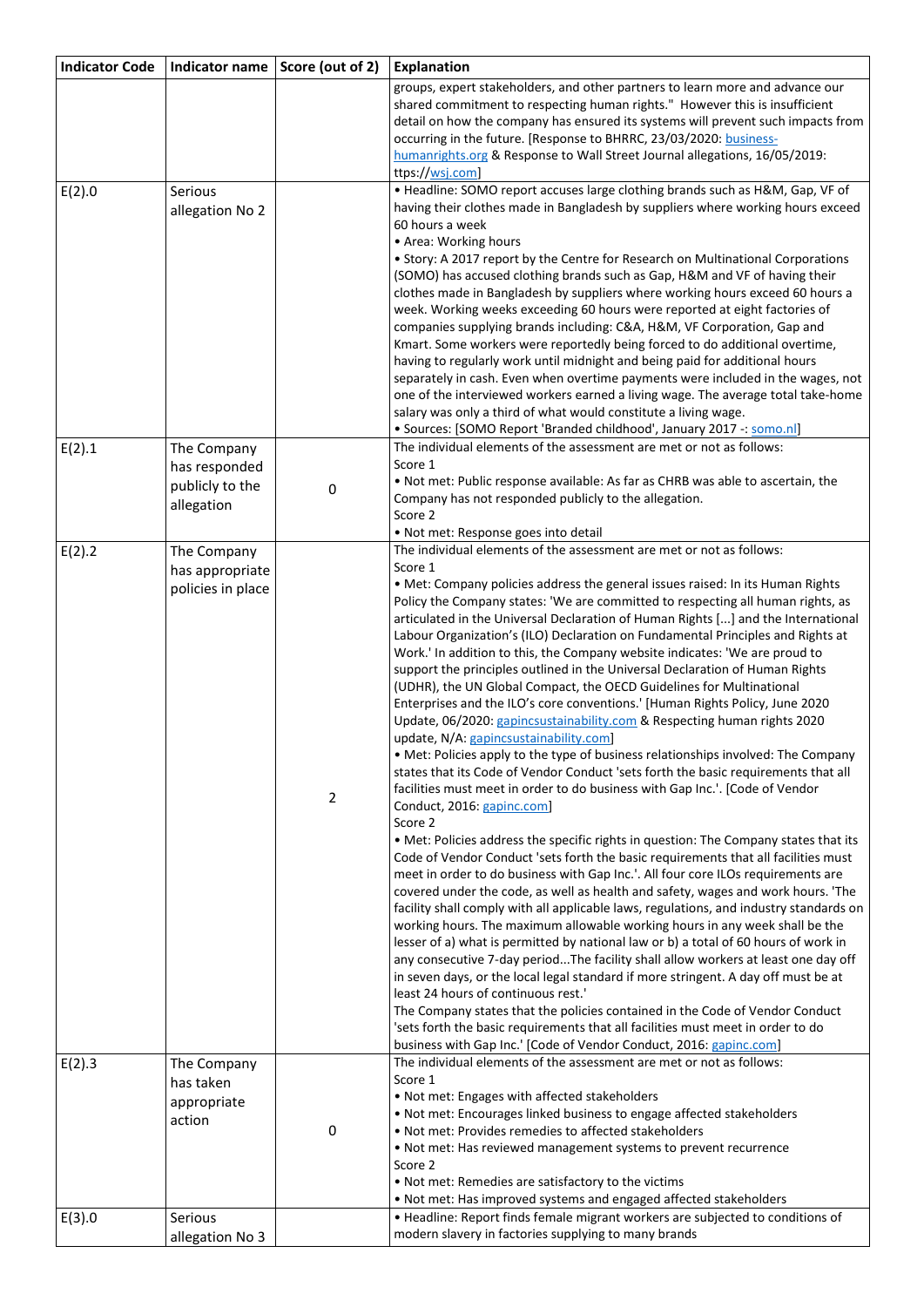| <b>Indicator Code</b> | Indicator name    | Score (out of 2) | <b>Explanation</b>                                                                                                                                                           |
|-----------------------|-------------------|------------------|------------------------------------------------------------------------------------------------------------------------------------------------------------------------------|
|                       |                   |                  | • Area: Forced Labour - restriction of movement                                                                                                                              |
|                       |                   |                  | • Story: On February 28, 2018, the Business & Human Rights Resource Centre                                                                                                   |
|                       |                   |                  | website reported on a study conducted by the India Committee of the                                                                                                          |
|                       |                   |                  | Netherlands, Clean Clothes Campaign and Garment Labour Union. The report                                                                                                     |
|                       |                   |                  | 'Labour without Liberty' looked into the living conditions in Bangalore garment<br>factory hostels and the particular challenges migrant workers face. It found that         |
|                       |                   |                  | five out of the eleven ILO (International Labour Organization) indicators for forced                                                                                         |
|                       |                   |                  | labour exists in the Bangalore garment industry: abuse of vulnerability, deception                                                                                           |
|                       |                   |                  | as a result of false promises (wages etc.), restriction of movement in the hostel,                                                                                           |
|                       |                   |                  | intimidation and threats, and abusive working and living conditions. The report                                                                                              |
|                       |                   |                  | identifies two companies, Company 1 & Company 3 as supplying a number of                                                                                                     |
|                       |                   |                  | major fashion brands, including Gap. Connected to these Companies are 'hostels',                                                                                             |
|                       |                   |                  | living quarters for workers located nearby the factory they work at. Women who                                                                                               |
|                       |                   |                  | lived at these hostels complained that their movement was restricted by the                                                                                                  |
|                       |                   |                  | factory employees and hostel authorities. At Company 1 the women were<br>escorted from the factory back to the hostel in the afternoon and were banned                       |
|                       |                   |                  | from leaving the hostel during weekday evenings. On Sunday's they were allowed                                                                                               |
|                       |                   |                  | to leave the hostel unnaccompanied, however this was only between the hours of                                                                                               |
|                       |                   |                  | 4pm to 7pm. At Company 3, women were only allowed to leave the hostel for a                                                                                                  |
|                       |                   |                  | total of 3 hours on Sunday, between 12pm and 7pm, on all other days they had to                                                                                              |
|                       |                   |                  | be back inside the hostel by 7pm. Additionally, hostel authorities would not allow                                                                                           |
|                       |                   |                  | the families of the women to enter the hostel when they came to visit, and the use                                                                                           |
|                       |                   |                  | of mobile phones was only permitted between 8.30pm - 9.30pm at night. While                                                                                                  |
|                       |                   |                  | some of these aspects are also felt by the local workforce, they were more<br>strongly experienced by migrant workers. According to the report, the factories                |
|                       |                   |                  | studied produce for C&A, Columbia, Decathlon, Gap, H&M, PVH, Marks &                                                                                                         |
|                       |                   |                  | Spencer, Abercrombie & Fitch, Benetton and Levi Strauss.                                                                                                                     |
|                       |                   |                  | · Sources: [Business & Human Rights Resource Centre - 28/02/2018: business-                                                                                                  |
|                       |                   |                  | humanrights.org][Clean Clothes Campaign - 26/01/2018: cleanclothes.org]                                                                                                      |
| E(3).1                | The Company       |                  | The individual elements of the assessment are met or not as follows:                                                                                                         |
|                       | has responded     |                  | Score 1<br>. Met: Public response available: The company has publicly responded to the                                                                                       |
|                       | publicly to the   |                  | allegations on the BHRRC website. [Response to Bangalore allegations,                                                                                                        |
|                       | allegation        |                  | 19/02/2018: business-humanrights.org]                                                                                                                                        |
|                       |                   |                  | Score 2                                                                                                                                                                      |
|                       |                   | $\overline{2}$   | . Met: Response goes into detail: The company responds in detail to the                                                                                                      |
|                       |                   |                  | allegations raised in the report, including an explanation of engagement that has                                                                                            |
|                       |                   |                  | been undertaken since the data within the report was gathered. It acknowledges                                                                                               |
|                       |                   |                  | more action is required to protect the rights of migrant workers and sets out in<br>detail the approach Gap has adopted to respond to the issue. [Response to                |
|                       |                   |                  | Bangalore allegations, 19/02/2018: business-humanrights.org]                                                                                                                 |
| E(3).2                | The Company       |                  | The individual elements of the assessment are met or not as follows:                                                                                                         |
|                       | has appropriate   |                  | Score 1                                                                                                                                                                      |
|                       | policies in place |                  | • Met: Company policies address the general issues raised: The company has a                                                                                                 |
|                       |                   |                  | Human Rights policy committing it to respecting the human rights principles                                                                                                  |
|                       |                   |                  | covered in this allegation such as working conditions and female empowerment,<br>and also extends these requirements through its supply chain through the                    |
|                       |                   |                  | Business Code of Conduct and Code of Vendor Conduct [Code of Business                                                                                                        |
|                       |                   |                  | Conduct: gapinc.com & Human Rights Policy: gapincsustainability.com]                                                                                                         |
|                       |                   |                  | • Met: Policies apply to the type of business relationships involved: The company                                                                                            |
|                       |                   |                  | says its Code of Vendor Conduct " applies to all facilities that produce goods for                                                                                           |
|                       |                   |                  | Gap Inc. or any of its subsidiaries, divisions, affiliates or agents. Gap Inc. recognizes                                                                                    |
|                       |                   | $\overline{2}$   | that there are different legal and cultural environments in which facilities operate                                                                                         |
|                       |                   |                  | throughout the world. This Code sets forth the basic requirements that all facilities<br>must meet in order to do business with Gap Inc." This policy applies to the factory |
|                       |                   |                  | who the allegation relates to [Human Rights Policy: gapincsustainability.com &                                                                                               |
|                       |                   |                  | Code of Vendor Conduct, 2016: gapinc.com]                                                                                                                                    |
|                       |                   |                  | Score 2                                                                                                                                                                      |
|                       |                   |                  | . Met: Policies address the specific rights in question: The company's 'Code of                                                                                              |
|                       |                   |                  | Vendor Conduct' states that "The facility shall ensure that if entrances are guarded                                                                                         |
|                       |                   |                  | for security reasons, workers shall have free egress at all times." and also that "The                                                                                       |
|                       |                   |                  | facility shall ensure that beyond reasonable restrictions, workers can move freely<br>within the facility to use the toilets, drink water, and take designated breaks."      |
|                       |                   |                  | These policies address the specific rights in question [Code of Business Conduct:                                                                                            |
|                       |                   |                  | gapinc.com & Code of Vendor Conduct, 2016: gapinc.com]                                                                                                                       |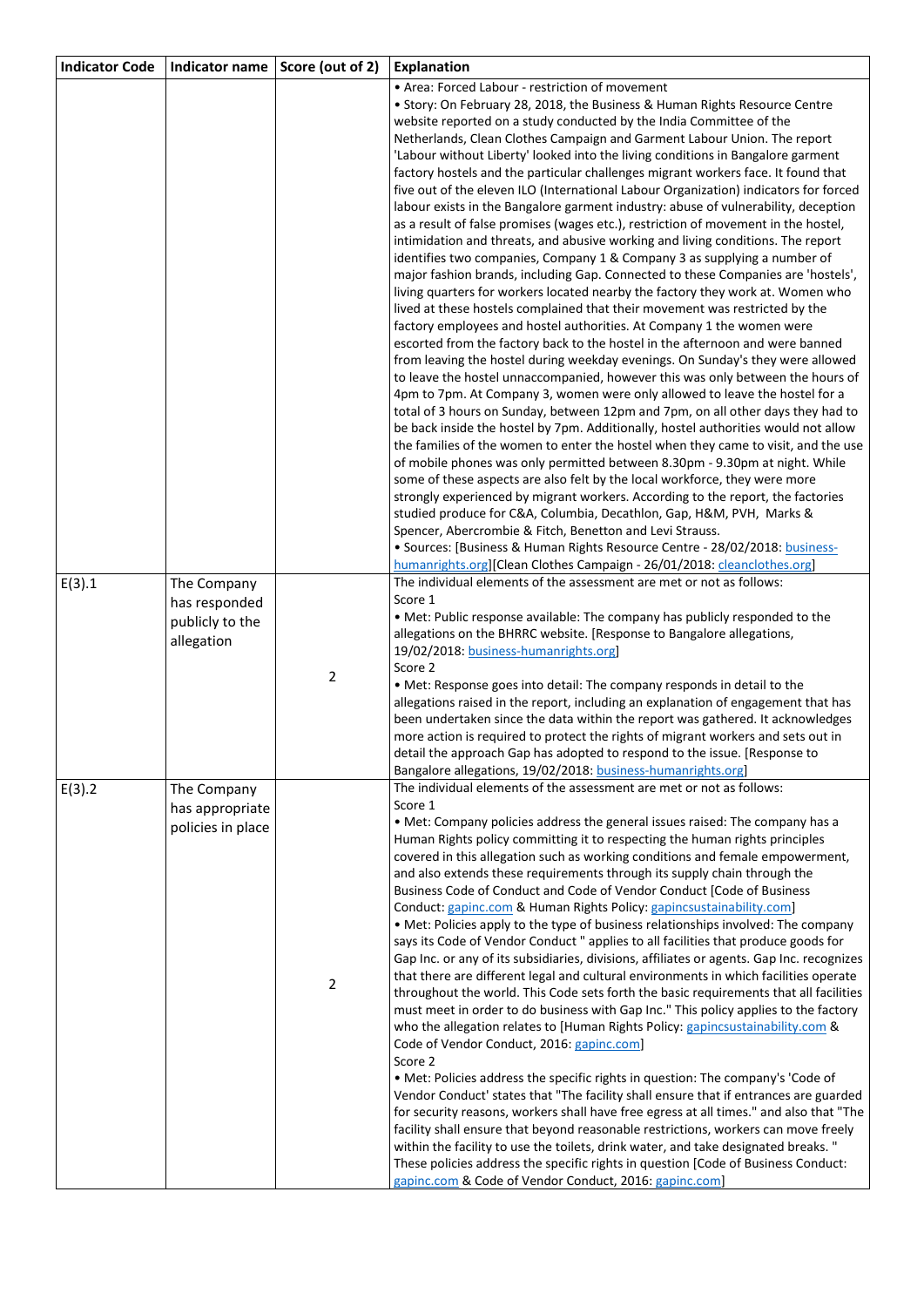| <b>Indicator Code</b> | Indicator name  | Score (out of 2) | <b>Explanation</b>                                                                                                                                                |
|-----------------------|-----------------|------------------|-------------------------------------------------------------------------------------------------------------------------------------------------------------------|
| E(3).3                | The Company     |                  | The individual elements of the assessment are met or not as follows:                                                                                              |
|                       | has taken       |                  | Score 1                                                                                                                                                           |
|                       | appropriate     |                  | . Not met: Engages with affected stakeholders: The company says it has engaged                                                                                    |
|                       | action          |                  | in a dialogue with stakeholders; "Our teams have engaged extensively with our                                                                                     |
|                       |                 |                  | suppliers in South India, and have conducted offsite and onsite interviews with<br>workers to inform our recommendations on how our suppliers should address the  |
|                       |                 |                  | issues highlighted in the report." However, They have not engaged with the                                                                                        |
|                       |                 |                  | women who were affected or similar type (women in the same working and living                                                                                     |
|                       |                 |                  | conditions in the same region) [Response to Bangalore allegations, 19/02/2018:                                                                                    |
|                       |                 |                  | business-humanrights.org                                                                                                                                          |
|                       |                 |                  | • Met: Encourages linked business to engage affected stakeholders: The company                                                                                    |
|                       |                 |                  | says "We have required our suppliers to form a Hostel Committee to address the                                                                                    |
|                       |                 |                  | issues identified through our own assessments and in ICN's report, including                                                                                      |
|                       |                 |                  | freedom of movement within hostels. We have further encouraged our suppliers<br>to engage with independent and credible NGOs that can help manage these           |
|                       |                 |                  | hostels." [Response to Bangalore allegations, 19/02/2018: business-                                                                                               |
|                       |                 |                  | humanrights.org                                                                                                                                                   |
|                       |                 |                  | . Not met: Provides remedies to affected stakeholders: No evidence provided that                                                                                  |
|                       |                 |                  | the company has provided remedy to those women whose freedom of movement                                                                                          |
|                       |                 | 1.5              | was restricted by the hostels they were staying at. Relevant grievance mechanisms                                                                                 |
|                       |                 |                  | have not yet been established. [Response to Bangalore allegations, 19/02/2018:                                                                                    |
|                       |                 |                  | business-humanrights.org<br>• Met: Has reviewed management systems to prevent recurrence: The company                                                             |
|                       |                 |                  | states that "We are implementing our Workplace Cooperation Program in                                                                                             |
|                       |                 |                  | Southern India. This program is focused on helping establish functioning grievance                                                                                |
|                       |                 |                  | mechanisms and harmonious industrial relations through social dialogue". This can                                                                                 |
|                       |                 |                  | be considered evidence it has reviewed management systems. [Response to                                                                                           |
|                       |                 |                  | Bangalore allegations, 19/02/2018: business-humanrights.org]                                                                                                      |
|                       |                 |                  | Score 2                                                                                                                                                           |
|                       |                 |                  | . Not met: Remedies are satisfactory to the victims: No evidence that of remedy<br>being provided to the victims, nor that the victims have accepted any such     |
|                       |                 |                  | remedy.                                                                                                                                                           |
|                       |                 |                  | • Met: Has improved systems and engaged affected stakeholders: The company                                                                                        |
|                       |                 |                  | says it is implementing a multipronged approach to address the issues reported at                                                                                 |
|                       |                 |                  | the hostels and supplier operations. These include engagement with hostels to                                                                                     |
|                       |                 |                  | improve their practices and address issues highlighted by the report. They are also                                                                               |
|                       |                 |                  | implementing a Workplace Cooperation Program in south India to establish<br>functioning grievance mechanisms and also a P.A.C.E program, to provide female        |
|                       |                 |                  | garment workers with professional and life skills training. [Response to Bangalore                                                                                |
|                       |                 |                  | allegations, 19/02/2018: business-humanrights.org                                                                                                                 |
| E(4).0                | Serious         |                  | • Headline: Gap criticized for failing to address supply chain issues in Bangladesh,                                                                              |
|                       | allegation No 4 |                  | Cambodia, and elsewhere                                                                                                                                           |
|                       |                 |                  | • Area: Discrimination                                                                                                                                            |
|                       |                 |                  | • Story: In May 2018, a global coalition of trade unions, worker rights and human<br>rights organizations published reports on Gender Based Violence among supply |
|                       |                 |                  | chains in Bangladesh, Cambodia, India, Indonesia, and Sri Lanka. It is based on                                                                                   |
|                       |                 |                  | interviews with more than 215 workers employed in 21 factories that supply to                                                                                     |
|                       |                 |                  | Gap, H&M and Walmart. The reports revealed a range of human rights violations,                                                                                    |
|                       |                 |                  | focusing on women who work in supply chains.                                                                                                                      |
|                       |                 |                  |                                                                                                                                                                   |
|                       |                 |                  | In Bangladesh, women employed in Gap, H&M and Walmart supplier factories                                                                                          |
|                       |                 |                  | reported that it is common for supervisors and managers to pursue sexual<br>relationships with women workers by offering benefits including salary increases,     |
|                       |                 |                  | promotions, and better positions. In addition, there is the risk of sexual                                                                                        |
|                       |                 |                  | harassment from male mechanics tasked with fixing their machines. In Indonesia,                                                                                   |
|                       |                 |                  | women employed by a Gap supplier factory report male mechanics demanding                                                                                          |
|                       |                 |                  | sexual favours in return for fixing their machines which they need to meet their                                                                                  |
|                       |                 |                  | work targets. Women working for a Gap supplier factory In Sri Lanka report that                                                                                   |
|                       |                 |                  | they are particularly vulnerable to sexual harassment by their supervisers when                                                                                   |
|                       |                 |                  | they stand in line to clock-in and clock-out using biometric fingerprinting<br>machines. Furthermore, the report states that there werer 4 cases of sexual        |
|                       |                 |                  | violence, including rape, in Gap supplier factories in Cambodia. In addition,                                                                                     |
|                       |                 |                  | Workers from four Gap supplier factories in Gurugram (Gurgaon), India reported                                                                                    |
|                       |                 |                  | that women are routinely fired from their jobs during their pregnancy. Permanent                                                                                  |
|                       |                 |                  | workers report being forced to take leaves without pay for the period oftheir                                                                                     |
|                       |                 |                  | pregnancy.                                                                                                                                                        |
|                       |                 |                  | · Sources: [Gap website, 13/06/18: globallaborjustice.org                                                                                                         |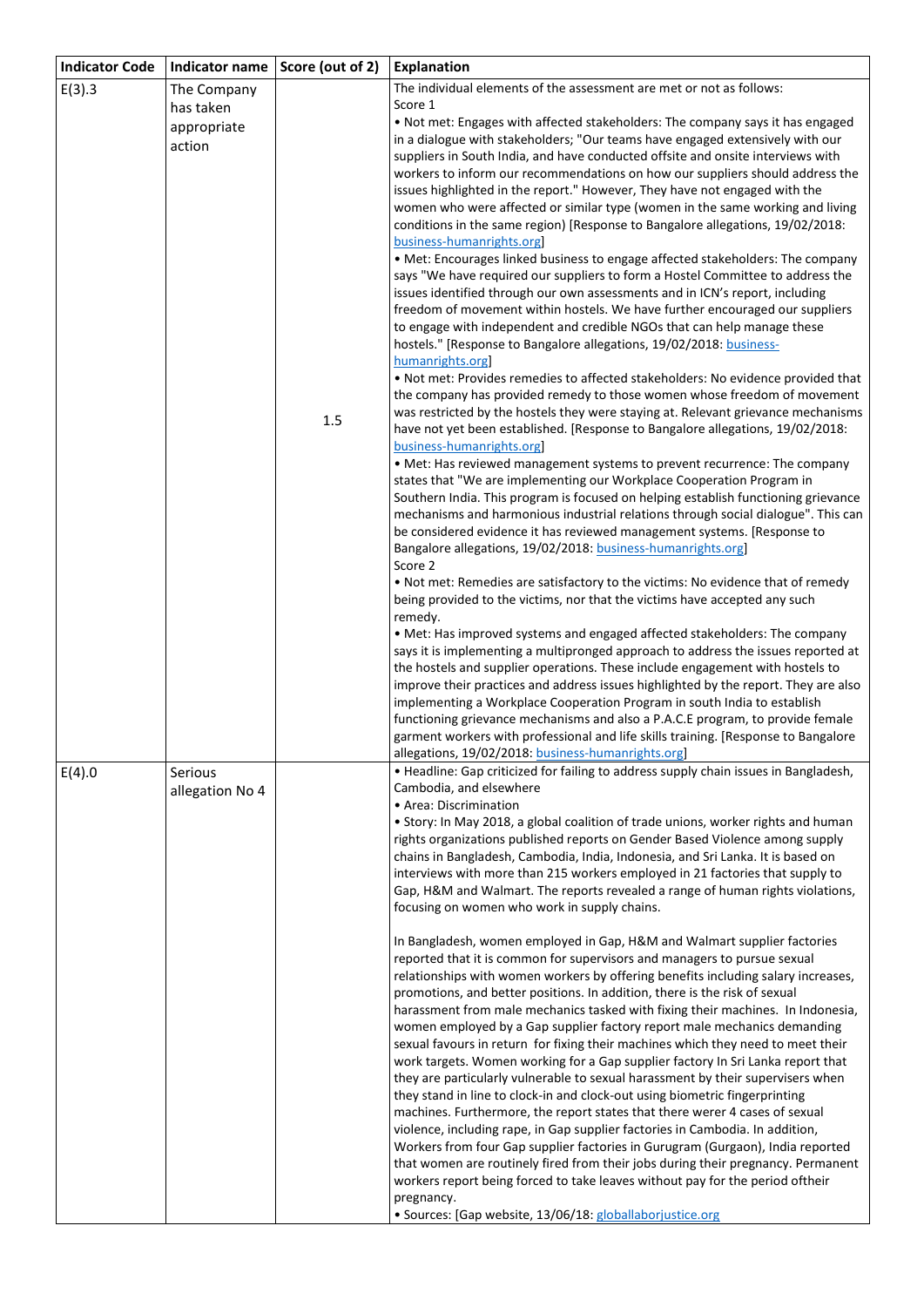| <b>Indicator Code</b> |                                    | Indicator name Score (out of 2) | <b>Explanation</b>                                                                                                                                                 |
|-----------------------|------------------------------------|---------------------------------|--------------------------------------------------------------------------------------------------------------------------------------------------------------------|
|                       |                                    |                                 | ][Global Labour Justice, 13/06/18: globallaborjustice.org][Global Labour Justice,                                                                                  |
|                       |                                    |                                 | 23/05/16: globallaborjustice.org                                                                                                                                   |
| E(4).1                | The Company                        |                                 | The individual elements of the assessment are met or not as follows:                                                                                               |
|                       | has responded                      |                                 | Score 1                                                                                                                                                            |
|                       | publicly to the                    |                                 | • Met: Public response available: The Company states "We are deeply concerned                                                                                      |
|                       | allegation                         |                                 | by the allegations raised in this report, and our Global Sustainability team is                                                                                    |
|                       |                                    |                                 | currently conducting additional due diligence to investigate and address the                                                                                       |
|                       |                                    | $\mathbf 1$                     | allegations raised within it." [Gap response to allegations of gender based violence                                                                               |
|                       |                                    |                                 | in Asian supply chain, 06/2018: business-humanrights.org]                                                                                                          |
|                       |                                    |                                 | Score 2                                                                                                                                                            |
|                       |                                    |                                 | . Not met: Response goes into detail [Gap response to allegations of gender based<br>violence in Asian supply chain, 06/2018: business-humanrights.org & Report on |
|                       |                                    |                                 | gender based violence in Asian supply chains, May 2018: business-                                                                                                  |
|                       |                                    |                                 | humanrights.org                                                                                                                                                    |
| E(4).2                | The Company                        |                                 | The individual elements of the assessment are met or not as follows:                                                                                               |
|                       | has appropriate                    |                                 | Score 1                                                                                                                                                            |
|                       | policies in place                  |                                 | . Met: Company policies address the general issues raised: In its Human Rights                                                                                     |
|                       |                                    |                                 | Policy the Company states: 'We are committed to respecting all human rights, as                                                                                    |
|                       |                                    |                                 | articulated in the Universal Declaration of Human Rights [] and the International                                                                                  |
|                       |                                    |                                 | Labour Organization's (ILO) Declaration on Fundamental Principles and Rights at                                                                                    |
|                       |                                    |                                 | Work.' In addition to this, the Company website indicates: 'We are proud to                                                                                        |
|                       |                                    |                                 | support the principles outlined in the Universal Declaration of Human Rights                                                                                       |
|                       |                                    |                                 | (UDHR), the UN Global Compact, the OECD Guidelines for Multinational                                                                                               |
|                       |                                    |                                 | Enterprises and the ILO's core conventions.' [Human Rights Policy:                                                                                                 |
|                       |                                    | $\overline{2}$                  | gapincsustainability.com & Respecting Human Rights: gapincsustainability.com]                                                                                      |
|                       |                                    |                                 | . Met: Policies apply to the type of business relationships involved: The policy also                                                                              |
|                       |                                    |                                 | applies to the Company's business partners. [Human Rights Policy:                                                                                                  |
|                       |                                    |                                 | gapincsustainability.com]                                                                                                                                          |
|                       |                                    |                                 | Score 2                                                                                                                                                            |
|                       |                                    |                                 | • Met: Policies address the specific rights in question: In its code of business                                                                                   |
|                       |                                    |                                 | conduct, the company prohibits discrimination against pregnant women. It also<br>prohibits engagement in or permission of 'psychological coercion or any other     |
|                       |                                    |                                 | form of non-physical abuse, including threats of violence, sexual harassment,                                                                                      |
|                       |                                    |                                 | screaming, or other verbal abuse'. [Code of Business Conduct: gapinc.com &                                                                                         |
|                       |                                    |                                 | Report on gender based violence in Asian supply chains, May 2018: business-                                                                                        |
|                       |                                    |                                 | humanrights.org                                                                                                                                                    |
| E(4).3                | The Company                        |                                 | The individual elements of the assessment are met or not as follows:                                                                                               |
|                       | has taken<br>appropriate<br>action | 0                               | Score 1                                                                                                                                                            |
|                       |                                    |                                 | . Not met: Engages with affected stakeholders: CHRB did not find evidence of the                                                                                   |
|                       |                                    |                                 | Company's engagement with affected stakeholders. [Gap response to allegations                                                                                      |
|                       |                                    |                                 | of gender based violence in Asian supply chain, 06/2018: business-                                                                                                 |
|                       |                                    |                                 | humanrights.org                                                                                                                                                    |
|                       |                                    |                                 | . Not met: Encourages linked business to engage affected stakeholders                                                                                              |
|                       |                                    |                                 | . Not met: Provides remedies to affected stakeholders: CHRB did not find                                                                                           |
|                       |                                    |                                 | evidence of the Company providing remedies.                                                                                                                        |
|                       |                                    |                                 | . Not met: Has reviewed management systems to prevent recurrence: CHRB did                                                                                         |
|                       |                                    |                                 | not find evidence of the Company reviewing the system followed by the case.                                                                                        |
|                       |                                    |                                 | Score 2                                                                                                                                                            |
|                       |                                    |                                 | . Not met: Remedies are satisfactory to the victims                                                                                                                |
|                       |                                    |                                 | . Not met: Has improved systems and engaged affected stakeholders: CHRB did                                                                                        |
|                       |                                    |                                 | not find evidence of the Company engaging with stakeholders followed by the                                                                                        |
|                       |                                    |                                 | case.                                                                                                                                                              |

**Disclaimer** A score of zero for a particular indicator does not mean that bad practices are present. Rather it means that we have been unable to identify the required information in public documentation.

See the 2020 Key Findings report and the 2019 technical annex for more details of the research process.

The Benchmark is made available on the express understanding that it will be used solely for general information purposes. The material contained in the Benchmark should not be construed as relating to accounting, legal, regulatory, tax, research or investment advice and it is not intended to take into account any specific or general investment objectives. The material contained in the Benchmark does not constitute a recommendation to take any action or to buy or sell or otherwise deal with anything or anyone identified or contemplated in the Benchmark. Before acting on anything contained in this material, you should consider whether it is suitable to your particular circumstances and, if necessary, seek professional advice.